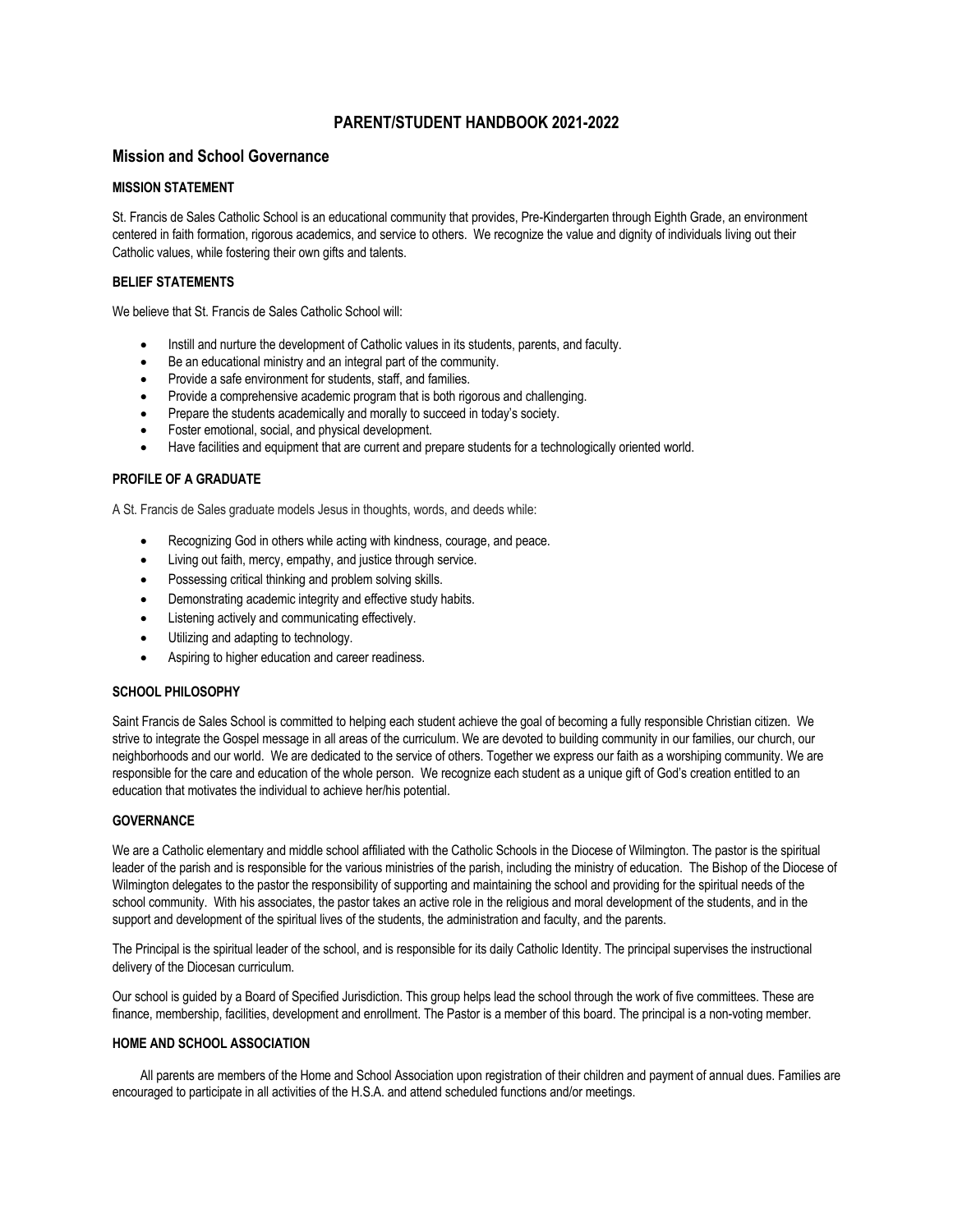The objectives of this organization are as follows:

- 1. To provide a structure within which the school community can assist the administration in creating a Christian environment that fosters the moral, educational, and physical growth of students.
- 2. To promote the active participation by parents in all aspects of their children's education and welfare.
- 3. To secure resources for auxiliary programming, services and materials that enrich the educational experience of the children.
- 4. To provide a forum for discussion and expression of specific needs of the school.
- **5.** To foster communication between the school, teachers and parents.

# **ADMISSION POLICY AS ESTABLISHED BY THE DIOCESE OF WILMINGTON**

Children are admitted to school for Pre-Kindergarten 3 if they are 3 years of age or older before September 1, Pre-Kindergarten 4 if they are 4 years of age or older before September 1 and Kindergarten if they are 5 years of age before September 1. Students for grade 1 must be 6 years of age before September 1 and have successfully completed Kindergarten. An original birth certificate is required along with a certificate of baptism for Catholics not baptized in St. Francis de Sales Parish. A health certificate containing current immunization information is required along with the social security number of the student. All registrations must be made in person with original certificates. An assessment is given to all new students before acceptance is finalized. School records must be received before final acceptance. Admission is determined on a year by year basis with priority given to active parishioners of St. Francis de Sales Parish. Any student/family who requests a transfer to another school may be asked to complete an exit interview and/or survey. All financial obligations are to be paid before a student's records can be released from St. Francis de Sales.

#### **IMMUNIZATION POLICY**

As a school in the Diocese of Wilmington, we do not accept any waivers for religious reasons for immunizations that are required by the State of Maryland. All students must have all immunizations up to date and provide documentation to the school nurse. There may be rare exceptions to immunizations due to medical complications. These would have to be documented by a physician and shared with the school nurse.

#### **NON-DISCRIMINATION POLICY**

 Saint Francis de Sales Catholic School does not discriminate against applicants or students on the basis of race, color, gender, religious, national and ethnic origin as well as sexual orientation.

#### **ASBESTOS INSPECTION**

In accordance with the Asbestos Hazard Emergency Response Act, the Management Plan for Asbestos-Containing Materials is available for your inspection at the school office.

#### **RELIGIOUS PRACTICES AND WORSHIP**

The development of each child's faith life is fostered through times of prayer, participation in religious celebrations, liturgy, services and the study of Scriptures, thereby providing a Christian foundation and climate of faith in which to mature. Non-Catholic students participate in all religious activities and classes, except the Sacramental Life of the parish.

Sacramental preparation occurs though religion classes and the parish program. To be a part of the sacramental programs of First Eucharist, First Reconciliation and Confirmation, a student must have completed one year of religion classes either in school or with the parish prior to the year of sacramental preparation. Children in second grade will be prepared to receive the Sacraments of Reconciliation and Eucharist. Confirmation is celebrated at the end of eighth grade.

Saint Francis de Sales School exists as a vital part of the worshiping community of Saint Francis de Sales Parish. Our Catholic students' presence at Mass on Sundays manifests their faith life and the commitment of the school to witness the sacramental life of the Church by participating in the celebration of the Eucharist. Our community advocates and expects that our school parishioners will be supportive and active in parish life and will attend Mass weekly.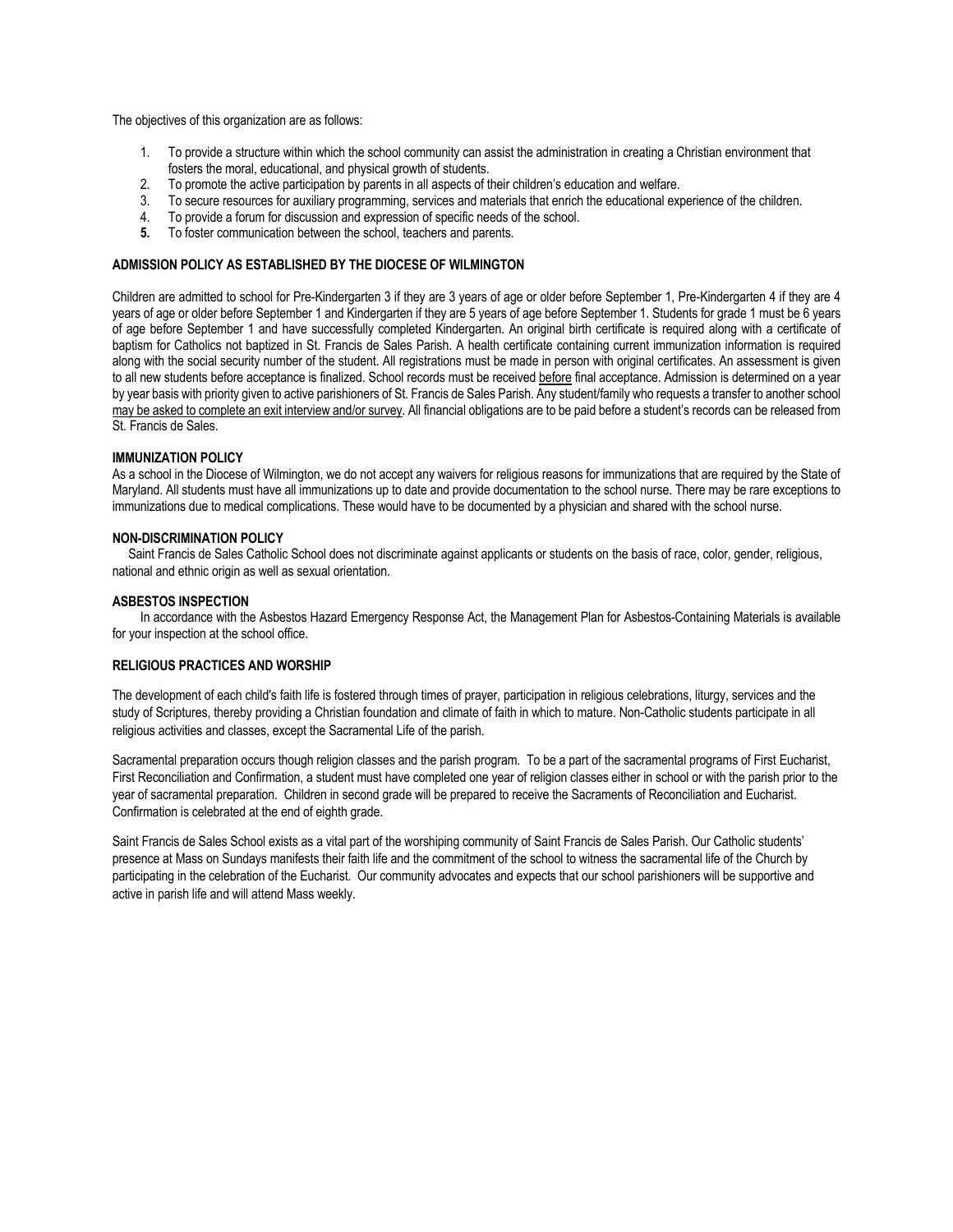# **SCHOOL PROCEDURES and EXPECTATIONS**

# **Arrival**

- Arrive at **8:00 am.** Note that students who arrive before 7:50 am who are not signed up for before school care must have parental supervision.
- Teachers bring students inside at 8:05 am.
- Students who enter the school building **after 8:10 am are tardy.**

# **Dismissal**

- Prekindergarten 3 and 4 dismiss at 3:00 pm for those that stay all day. Parents/Guardians should park in the church lot and walk up to the teacher to sign the student out.
- Kindergarten through 8th grade dismisses at 3:00 pm. Parents/Guardians will drive through the pick-up line for students.

# **Traffic procedures for arrival and dismissal**

\*Arrival/Dismissal is different for Prekindergarten. Parents need to park in the church parking lot and walk to and from the school with their child.

#### • **Arriving to School in the morning**

**"Kiss & Go" Traffic:** For those families that pull in, drop off children and leave.

- 1. Enter the Church lot from Riverside Drive.
- 2. Pull forward toward Camden Ave. past the Carriage House in a **single lane ONLY**.
- 3. Stop and deposit precious cargo.
- 4. Proceed to the exit on Camden Ave. *RIGHT TURN ONLY ONTO CAMDEN*.

**"Park & Walk" Traffic:** For Prek families that normally park and walk their children to their line.

- 1. Enter the Church lot from Riverside Drive.
- 2. Park in the direction of the Carriage House in the closest available space.
- 3. Walk your child to the appropriate class line.
- 4. DO NOT LEAVE the parking lot until the children have entered the building, by 8:05 AM.
- 5. Once in your vehicle, pull forward only. WE STRONGLY ENCOURAGE ALL DRIVERS TO AVOID BACKING UP THEIR VEHICLES.
- 6. Exit the Riverside Dr. exit. *RIGHT TURN ONLY ONTO RIVERSIDE*

#### Reminders:

- o ALL TRAFFIC MUST PULL FORWARD! PLEASE, NO BACKING UP.
- o THE GATE NEAR THE CARRIAGE HOUSE WILL BE CLOSED BY 8:30 AM.
- o PLEASE DRIVE SLOWLY AT ALL TIMES.

# • **Dismissal from School in the afternoon**

# **"Pick Up & Go" Traffic:** Children in K-8

- 1. Cars will be formed in one line. Teachers will determine how far back in the line the cars are to be loaded. You may not circumvent the staff member's decision.
- 2. Once the line of cars has been loaded, they will leave as directed by the faculty to exit turning right on Camden Ave.
- 3. The next group of cars will be directed forward by the staff member.
- 4. This procedure will continue until all cars have been loaded.

**"Park & Walk" Traffic:** For Prek and those families that might need to park and walk to the dismissal area or who have children participating in an after school extracurricular activity, making up school work or playing on the grounds past 3:20 PM.

- 1. Enter the church lot.
- 2. Park in the church parking lot and walk to your child's teacher. Escort your student to the car.
- 3. Leave the church lot onto Riverside Drive turning right only.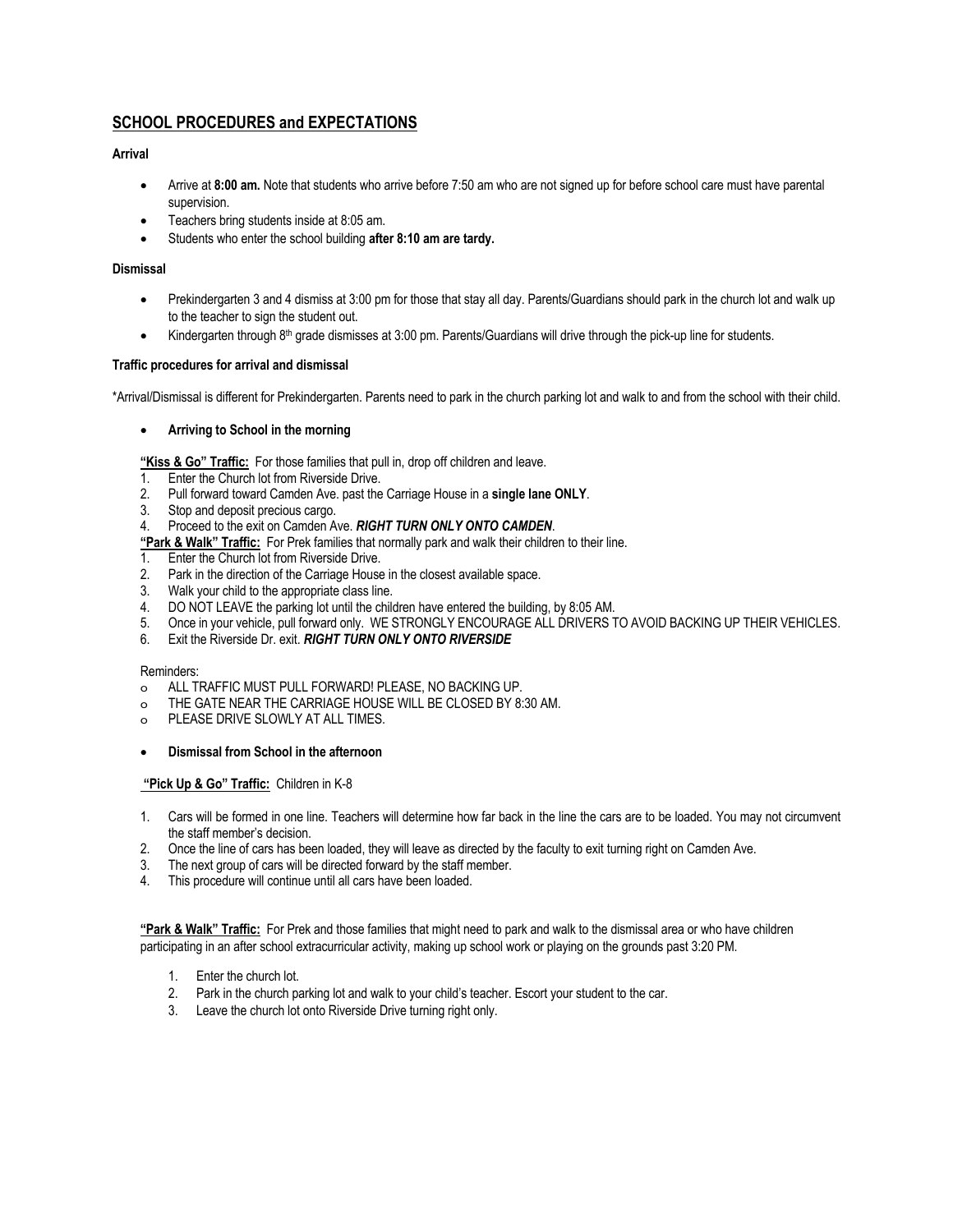#### **ADDITIONAL TRAFFIC REMINDERS**

- **Please be mindful of moving traffic in the parking lot. You must accompany (not send) your child(ren) to the car. (Drivers of moving cars do not always see darting children.)**
- *DO NOT PARK ALONG THE ATHLETIC FIELD.*
- Students should be accompanied by adults at all times during arrival and dismissal times.
- PLEASE! NO CELL PHONE USE WHILE DRIVING in accordance with MD state law. Please Park & Walk if you require use of the phone.
- Children should know where they will be picked up each day. This is especially important at times of inclement weather.
- Children not picked up by 3:20PM will be sent to the office. Please notify the office if you will be late. If you know that you will not be able to pick up by this time each day, then you will need to enroll your child in aftercare.
- Please drive slowly at all times.
- Parents of students who walk or bike to and from school will need to notify the office in writing.

#### **ATTENDANCE**

Illness may result in absence from school. Students **must stay home for 24 hours without fever, diarrhea or vomiting**; or following the first dose of a prescribed antibiotic in accordance with **Maryland State** regulations. All contagious illnesses must be reported as soon as diagnosed to the school nurse. Excessive absences not related to a health problem during any one trimester or during the school year may hinder advancement to the next grade the following year. More than **20 days** absent per year is considered excessive and may affect a student's academic standing and grade promotion. This guideline does not apply to quarantining due to COVID. Students who must quarantine will have packets sent home or will complete work upon returning to school. There will be no virtual option.

Please note that a child who arrives after 9:30 AM is considered absent for the first half of the day. A parent is expected to call or email the office any time before 9:30 AM on the day of the absence to report the absence of their child. An email or note is expected upon the child's return to school with the following information: Child's Name, Grade, Date of Absence, Reason, and Signature by a Parent or Guardian. If any student is absent for three or more consecutive days, a doctor's note is expected to be presented to the office. When a student in grades 6-8 has been absent from school for any reason, it is her/his responsibility to personally check with the teacher(s) to determine the work that has been missed during her/his absence and the possibility of make-up work where the teacher feels it is necessary. Parents of younger students will of course need to contact the teacher via email. Students will have the number of days they are absent with which to complete missing assignments. If an extended absence from school is necessary due to illness, please contact the homeroom teacher to coordinate completion of assignments. Absence from school excludes attendance/participation at ANY extra-curricular activities held that day. Perfect attendance for the year means no days absent or tardy. This includes non-school related early dismissal and being sent home ill.

#### **VACATION ABSENCES**

Family vacations should be planned to coincide with school holiday periods whenever possible. Students need the continuity of the learning experiences provided through teacher presentations and student interaction. Written work alone cannot substitute for these experiences. If a family chooses to remove a student from school for a vacation, the office and teachers must be notified in writing (or via e-mail) regarding the dates that your child will not be in school. This will result in an unexcused absence. **NO ASSIGNMENT WILL BE GIVEN BEFORE OR DURING VACATION ABSENCES in keeping with Diocesan policy.** Students will make up work upon their return. No virtual option will be offered.

#### **EARLY DISMISSAL**

Medical appointments should be scheduled outside school hours and on school holidays whenever possible. A written request from the parent or guardian must be submitted to the office on or before the requested day of early dismissal stating the reason for this request**.** The note should clearly state who is picking up the student. The parent, or approved adult, must go to the office to sign out the student, who will be called to the office for dismissal. Students are responsible for any work missed due to an early dismissal. Students who leave school before 11:30 AM will be marked absent for half the day (afternoon). Students who arrive at school after 10:00 a.m. will be marked absent for half the day (morning).

#### **TARDY**

Students must be inside school by the 8:10 AM tardy bell. Students who are late must report to the office to obtain an admittance slip to class. Students should expect to receive a Procedural Referral Detention form and serve a recess detention for each tardy incident that exceeds more than 5 unexcused tardies to school or class in any given trimester. Continued and repeated tardiness may result in afterschool detentions and a meeting with parents**.** Tardiness prevents a student from attaining perfect attendance and affects academic success.

### **TRUANCY**

Maryland State law requires all children between the ages of 5-18 who live in the state to attend school unless excused for medical reasons with a lawful absence.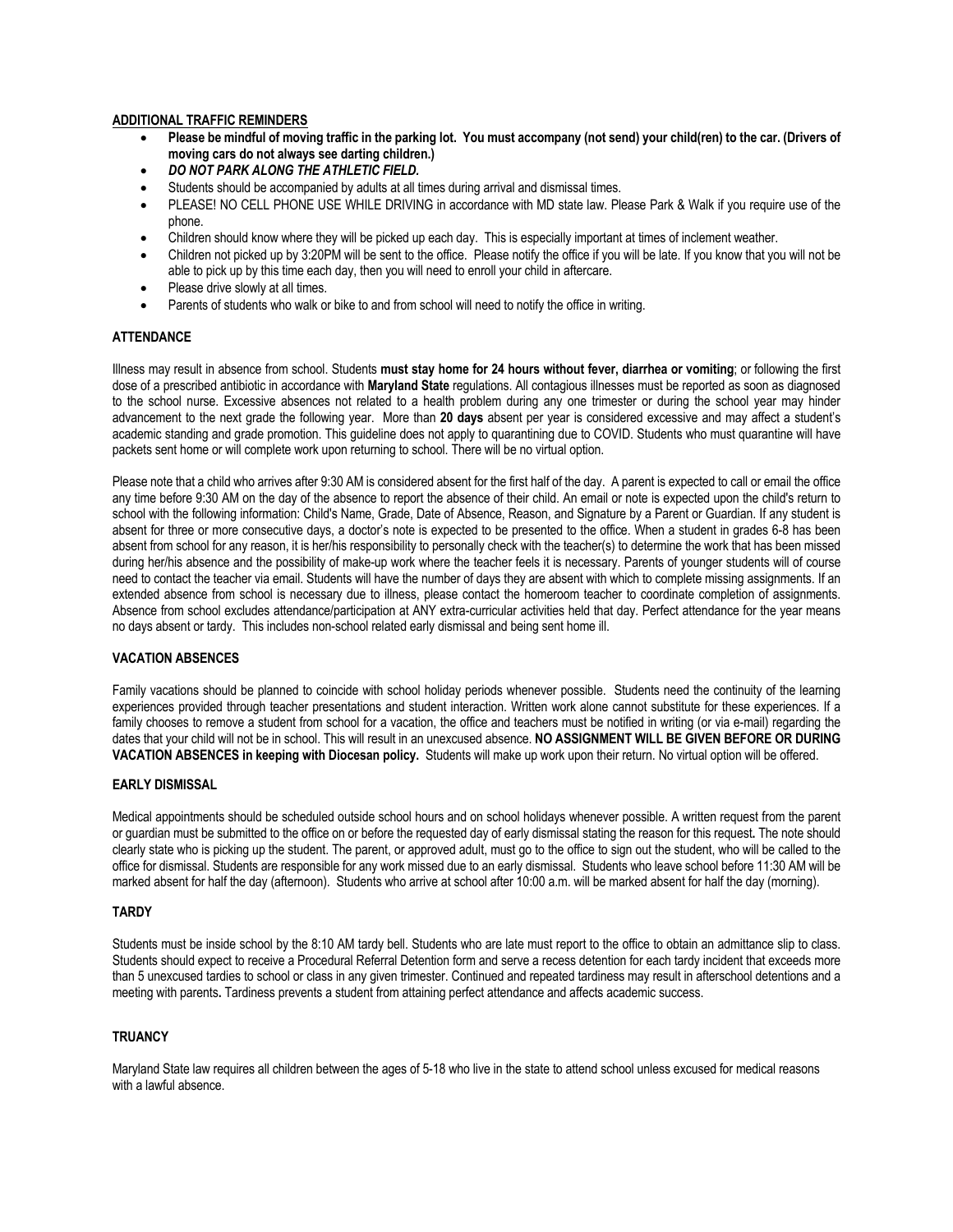# **ACCIDENTS OR ILLNESS AT SCHOOL**

It is important for the parent to update the office with phone (cell) number changes. This can be done by the parent in the parent portal of Power School. Emergency numbers for parents and two other people responsible for the child must must be kept current. Parents will be notified by phone if a child becomes ill or is injured during an accident that occurs while at school. Should an urgent situation occur, parents are responsible to provide transportation for their child, unless it require emergency services. If a child has a special medical condition, this information must be filed with the nurse.

\**Should a child be suspected of having COVID, he/she will be quarantined with the nurse until a parent can pick them up. Maryland Childcare regulations state that they must be picked up from school within 30 minutes.*

#### **MEDICATIONS**

Students needing medication, both prescription and over-the-counter, while at school must have a statement of permission signed by the doctor and parent. This permission must be updated yearly. A labeled bottle with the student's name and dosage is required and must be signed in by the nurse or the school office. No staff member may issue any medication to any student at any time, if not doctor prescribed. This includes applying sunscreen. Students are not permitted to carry medications, including cough drops and over the counter medications. Any surplus student medication that has not been retrieved by that child's parent or guardian by the last day of classes will be disposed of by the nursing staff.

# **WATER BOTTLES**

Students may bring a **clear** water bottle to school. We have water refill stations for students to use throughout the day.

#### **LEAVING SCHOOL CAMPUS**

Students are not permitted to leave the school grounds unaccompanied by a parent or teacher during school hours or during after school activities. If leaving campus during school hours, parents must sign out the student from the office prior to leaving. Students are required to remain "in sight" of teachers and supervisors at all times. In addition, students leaving campus at dismissal time are expected to notify school personnel upon departure from that adult's supervision.

### **EMERGENCY CLOSINGS AND NOTIFICATIONS**

In the event of a SFdS school cancellation or other emergency, please stay tuned to WBOC (TV 16) for delays or closure announcements. Moreover, families will be notified by phone using the School Messenger system for any affected school closure or delayed opening. In the event that public schools open late or close early, parental discretion is advised. Please be sure that your emergency contact numbers are current in the parent portal.Some factors for closings or schedule changes will include the condition of roads in and around Wicomico County, parking conditions in and around school, and weather bulletins posted by the National Weather Service. The administration will make every effort to post announcements in a timely manner considering how early our school day begins.

#### **DRESS CODE (See school website for photos.)**

# **SCHOOL UNIFORMS MUST BE PURCHASED THROUGH LANDS END OR SCHOOL USED UNIFORM SWAP. ALL STUDENTS MUST BE IN THE COMPLETE REQUIRED SCHOOL UNIFORM UNLESS OTHERWISE DESIGNATED BY THE SCHOOL ADMINISTRATION.**

#### **PRE-KINDERGARTEN 3, 4 AND KINDERGARTEN**

**BOYS AND GIRLS BOYS AND GIRLS** T-shirt, grey with logo screen printed T-shirt, grey with logo screen printed Shorts, maroon Shorts, maroon Shorts, maroon Shorts, maroon Shorts, maroon Shorts, maroon Shorts, maroon Shorts, maroon Shorts, maroon Shorts, maroon Shorts, maroon Shorts, maroon Shorts, maroon Shorts, maroon Shorts, maro Socks, white crew Socks, white crew Socks, white crew Socks, white crew Socks, white crew Socks, white crew Socks, white crew Socks, white crew Socks, white crew Socks, white crew Socks, white crew Socks, white crew Socks,

#### **GRADES 1-5**

**BOYS GIRLS Fall and Spring Fall and Spring**

**FALL AND SPRING WINTER (NOVEMBER 1ST-APRIL 3RD)** Sweatshirt, maroon with logo screen printed (shorts may be worn UNDER sweatpants in case of indoor PE) Sneakers-Please avoid light up feature

Grey Shorts and Black Belt Gray Shorts and Black Belt or Grey Skort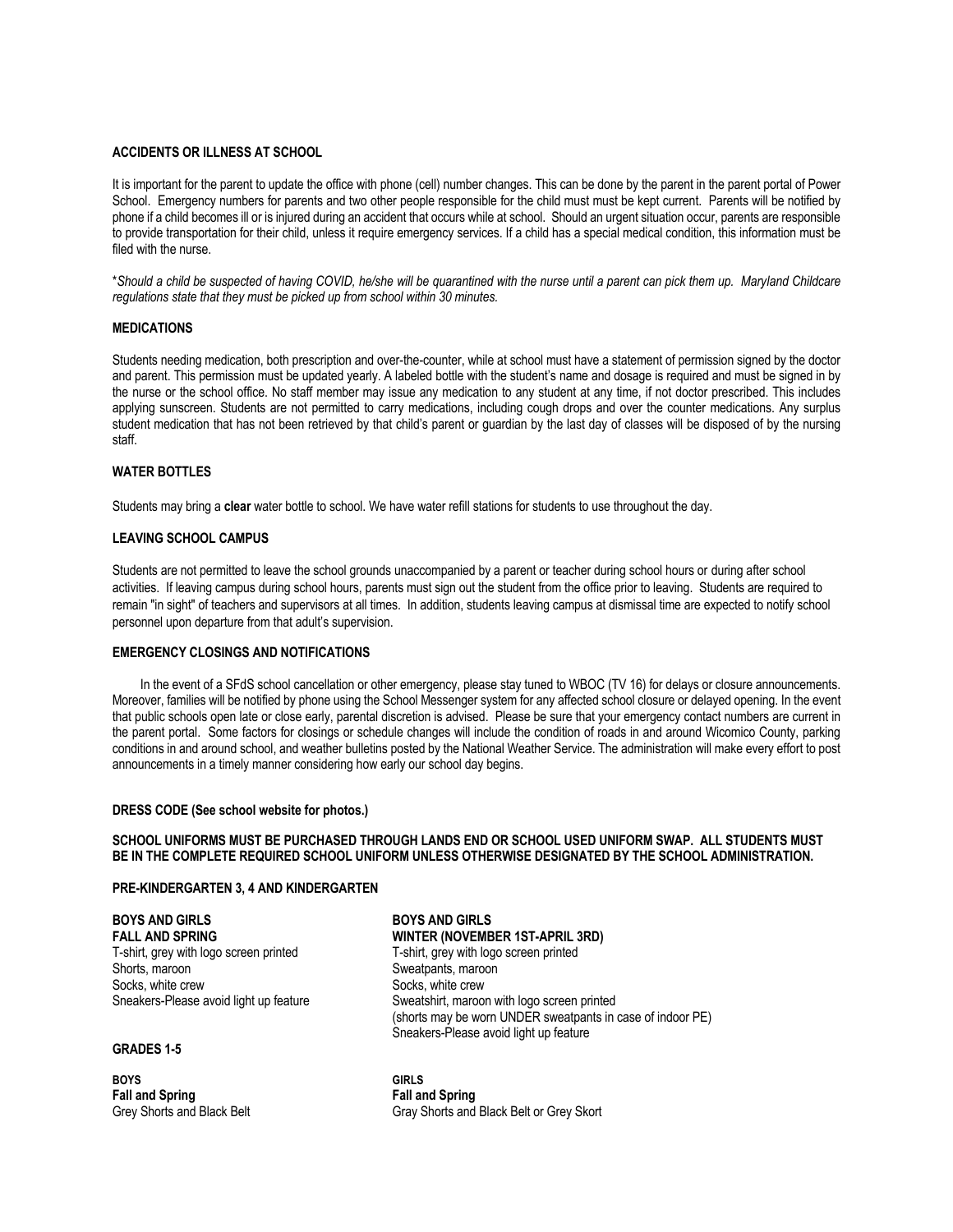Maroon Golf Shirt, logo Maroon Golf Shirt, logo Solid Black Dress Socks (no logos) Socks, maroon knee highs<br>Shoes, sturdy black dress Shoes, white saddle or stur

Grey Pants and Black Belt Maroon Plaid School Jumper Maroon Sweater vest or cardigan with logo Maroon cardigan with logo (optional)<br>Tie, maroon cardigan with Socks, maroon knee highs or tights Tie, maroon and the socks, maroon knee highs or tights<br>
Socks, black, dress, no logos<br>
Shoes, white saddle, or sturdy black Shoes sturdy black dress

#### **GRADES 6 - 8**

**Fall and Spring Fall and Spring**

Black Belt Maroon School Golf Shirt, logo Maroon School Golf Shirt, logo Maroon Socks or tights Shoes, sturdy black dress or Vans grey tie sneaker with **no stripes**

**November – April November - April** White Oxford Shirt (short or long sleeve) Maroon Sweater vest or cardigan with logo Blazer jacket, black (optional) Blazer jacket, black (optional) Grey pants (optional) for very cold days Black Dress Socks no logos Maroon Knee Highs or Tights or Vans, grey tie sneaker, no stripes

Shoes, white saddle or sturdy black dress

## **November 1st-April 3rd November 1st –April 3rd**

White Dress Shirt (short or long sleeve) White Blouse (Peter Pan collar, short or long sleeve) Shoes, white saddle, or sturdy black dress

# **BOYS GIRLS**

Grey Walking Shorts or long Pants Grey Walking Shorts or Maroon Plaid Kilt or Skirt Black Dress Socks Shoes, white saddle, sturdy black dress or Vans grey tie sneaker with **no stripes** 

Maroon Plaid School Skirt or skort<br>White Oxford Blouse (short or long sleeve) Maroon tie Maroon Sweater vest or cardigan with logo Shoes, sturdy black dress Shoes, white saddle, sturdy black dress or Vans, grey tie sneaker, no stripes

#### **Physical Education uniform all grades PreK 3 and 4 through 8th All students wear PE uniform to school on their designated day for PE. Boys and Girls**

# **Fall and Spring**

T-shirt, grey with logo screen printed Shorts, maroon Socks, white crew Sneakers-Please avoid light up feature

#### **Winter (November 1st-April 3rd)**

T-shirt, grey with logo screen printed Sweatpants, maroon Sweatshirt, maroon with logo screen printed (shorts may be worn UNDER sweatpants in case of indoor PE) Socks, white crew Sneakers-Please avoid light up feature

#### **Other Dress Code Details:**

- **Parents must take responsibility for their student's uniform attire every day.**
- **•** Uniform school shorts, skirts and pants must be worn at the waist. Shorts, , skirts, skorts, jumpers and kilts should come down **to the knee** and they must **not** be rolled up at the top. Uniform shirts and PE shirts must be worn tucked in at all times.
- Nail polish, false eye lashes, false fingernails and make-up are **not permitted** for any student.
- Girls may wear single stud earrings. (no hoops or dangle earrings) Jewelry is to be limited to one religious necklace and no more than one wrist adornment such as a bracelet or watch. No ankle bracelets may be worn.
- Student hairstyles are to be clean and neat. Fad or extreme hairstyles are not permitted for any student. Hair may not be "spiked" with gel. Boys' hair must be evenly cut and ABOVE the collar and ears. Hair is to be kept off the face for all students. Hair may not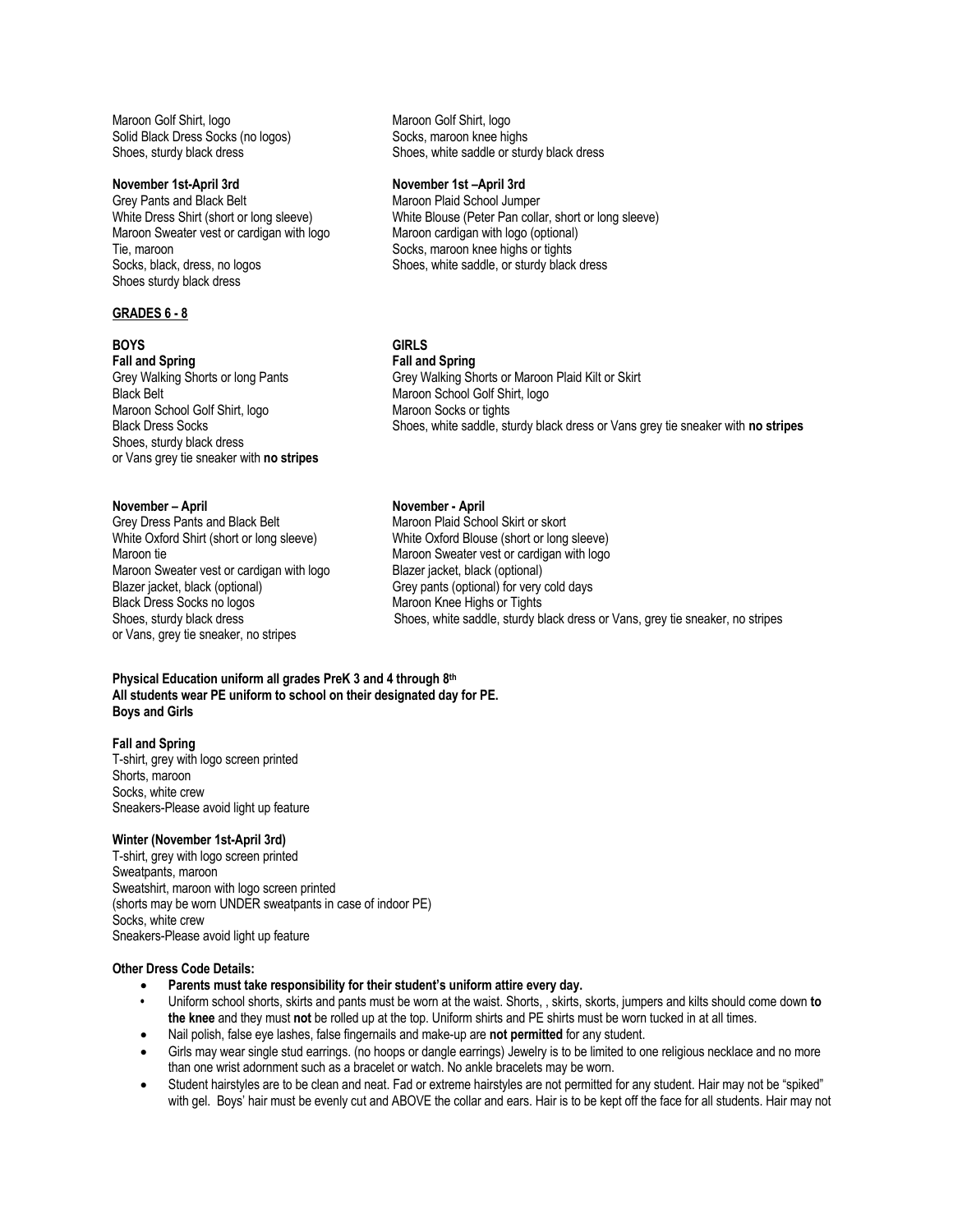be dyed an un-natural hair color.

- *Hair accessories must be white, grey or maroon.*
- Body decorations such as tattoos and piercings will not be permitted, except for girls' earrings (small post). Students may not wear hats, bandanas, scarves, or sunglasses indoors.
- Students may not use cologne, perfume or scented lotions, since it may bother others with allergies.
- All articles of clothing should be labeled with the name of the student in order to return it in the event of loss. The school is not responsible for lost, misplaced or misappropriated clothing!
- If attire, accessories, or hair are questionable, the determination will be made by the principal along with the homeroom teacher. Parents will be called to bring the appropriate uniform.

# **FAILURE TO ADHERE TO THE UNIFORM CODE MAY RESULT IN DISCIPLINARY ACTION.**

# **N.U.T. DAYS**

On certain occasions students are permitted to be out of uniform. On these **NUT** days (**N**o **U**niform **T**oday) students are encouraged to "dress up". Students may wear jeans that are not baggy and have **NO holes**. In addition, the following are **NOT permitted**: tank tops, yoga or other tight pants, camouflage, flip flops, hats, baggy sweat pants, halter tops, bare midriffs or sheer clothing. Shorts, skirts and dresses should touch the knee. Shirts should not contain sayings or pictures that have inappropriate language or advertisements. Nail polish and other make-up is still prohibited on NUT days. The principal and faculty will determine the suitability and therefore violation of any item of clothing worn by a student on a NUT day. For such infractions, the students will call home for appropriate clothing to be brought to change.

#### **BIRTHDAYS**

On the day of or nearest to your child's birthday, he/she may have a personal NUT day. If your child has a summer or holiday birthday, he/she may choose the date of their "half-birthday" day to celebrate. The selected day must be pre-arranged with the child's homeroom teacher. On days such as Mass/prayer service days, school pictures, field trips and other days requiring uniforms, your child may choose the day before or after to celebrate. NUT day dress code regulations must be followed. The homeroom teacher will inform you as to classroom regulations for birthday snacks. Please be aware that there are students in our school who have severe food allergies. It is important that there is strict avoidance of certain foods in order to prevent life-threatening allergic reactions. Please check with the teacher before providing any snacks to the class. Snacks are expected to be a small or of modest proportion and will be distributed among the birthday student's classmates only. Distribution of birthday invitations in the classroom is permitted only if the entire class is receiving invitations to the celebration. If the entire class is not invited, we ask that you use other methods to distribute the invitations in respect to all.

#### **CARE OF SCHOOL PROPERTY**

Reasonable care of the school buildings, furnishings, books, Chromebooks and other instructional materials is expected at all times. If any book is torn or defaced, payment must be made for the replacement. Books must be covered at all times. Book bags are to be used by all students to transport to and from school. Destroying school property is subject to disciplinary action. This may include paying for damages.

#### **VISITORS**

For the safety of our students, **all visitors**, including parent volunteers at the school, except at the times of public function, **must sign in/out at the school office before going through the school. Parents should not let visitors in the building without permission from staff.**

Parents are to schedule conferences in advance at times convenient for both teachers and parents. Conferences will be scheduled at such times that they do not interrupt or interfere with a teacher's class. Parents may not interrupt teachers during class time since the teachers have the responsibility to supervise the students. Unless mutually agreed upon, dropping by for a conference before school is not appropriate.

# **USE OF TELEPHONE**

We make every effort to keep interruptions of the instructional program to a minimum. Therefore, teachers and students will not be called to the phone during the school day. Messages to students from parents will be taken and delivered by the school administrative assistant. Students are not permitted to use the school phones or their personal cell phones to call home for lunch, homework, changes in dismissal arrangements, etc. unless authorized by staff, faculty or the principal. The best way to contact teachers is via their school email.

#### **SCHOOL/COMMUNICATION**

The school website **stfrancisdesales.net** includes most information needed by families. Teachers use **Class Tag** to post important information in real time. Each Wednesday, information about school events, important dates and happenings, etc., will be emailed as part of the school newsletter. Parents are expected to be aware of the information included in this weekly correspondence. When necessary, a hard copy of particular information will be sent through the **YOUNGEST and/or ONLY child** in the family. A school newspaper (**The Busy Beak)** is also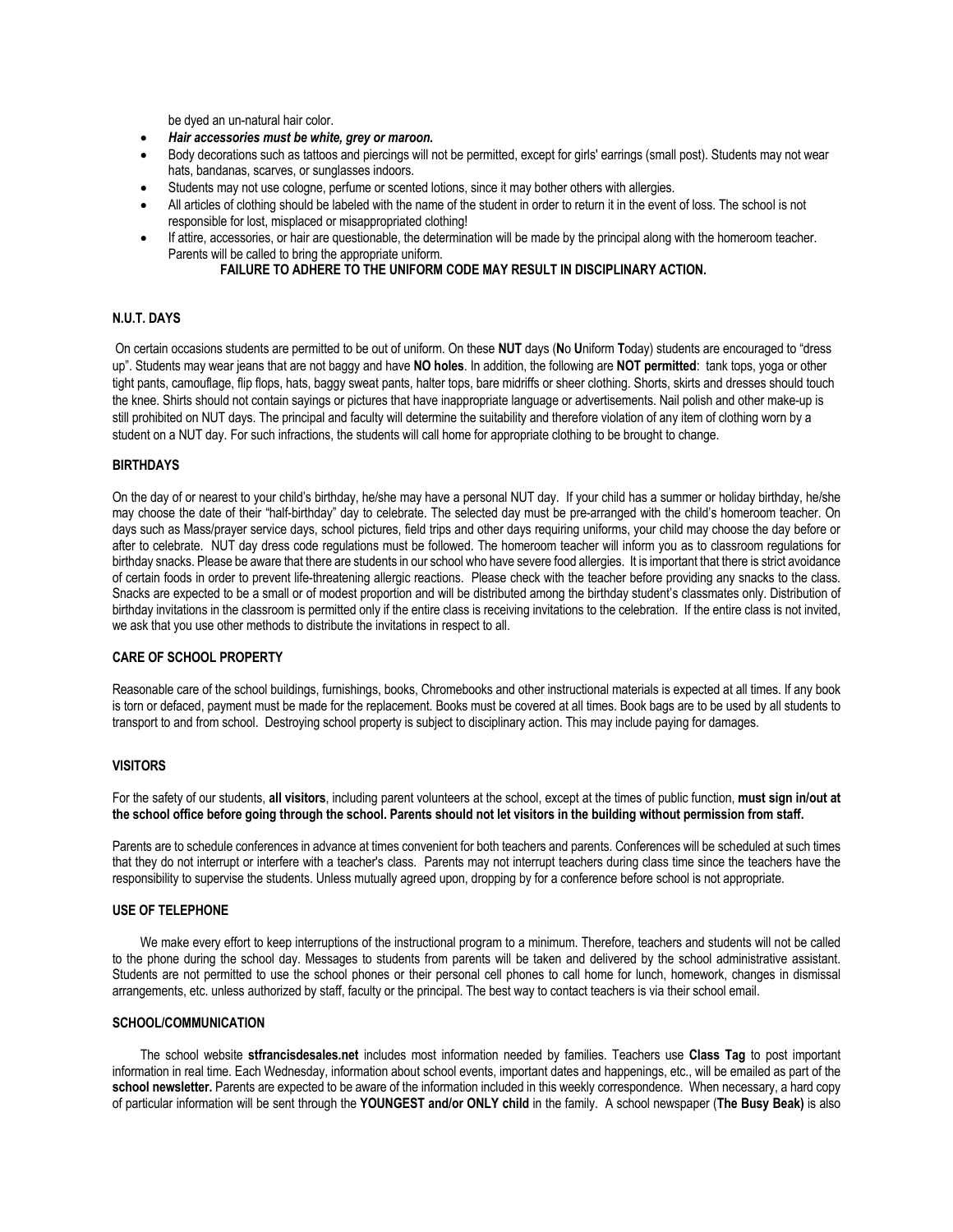published periodically throughout the school year and is mailed home. Parents have access to their child's gradebook through the parent portal in PowerSchool. All families will receive their access code with which they can set up an account at Back to School Night.

# **PARENT COMMUNICATION ON SOCIAL MEDIA**

If social media posts reference St. Francis de Sales School or the administration, faculty, staff, or students of the school, parents and students are expected to use commentary which is **courteous and productive**. In addition, parents are expected to avoid comments that use social media sites to publish disparaging or harassing remarks about the St. Francis de Sales Catholic School and Church community or any of its members. We are a Christian community and as such should lift each other up at all times. Parents, students or other family members who choose to post editorial content to websites or other forms of online media must ensure that their submission does not reflect poorly upon the school. Care should always be taken to avoid libelous statements. Parents or students that habitually post negative dialog on social media about our community will be contacted by an agent of the school and may be asked to leave.

## **TECHNOLOGY**

#### **Cell Phones/Texting:**

A student may have a cell phone in his/her school backpack, which is to be **kept turned off** while inside either their locker or classroom closet throughout the school day. If a cell phone is seen in use during the school day, no matter what the use (texting, talking, web access), the phone will be confiscated and the administration will contact the parent to come pick up the device. Repeated offenses or violations of the Diocesan **Acceptable Use Policy for Technology** will result in detention, suspension, and/or expulsion. Students may ask for permission to use their phone before or after school. Cell phones are not to be used during before or after care.

#### **Electronic Devices**

We strive to maintain technological relevance in education, in providing the opportunity for students to use these devices in accordance with our **Acceptable Use Policy for Technology**. This opportunity is a privilege that requires extra caution and responsibility both on the part of the students and their parents. Students must obtain permission to bring electronic devices to school and may not access the school's wireless network without approval from the Technology Coordinator. Guest speakers or parents having business at the school (activities, board meetings, etc). may use their own cellular service or request a login for the guest Wi-Fi network. St. Francis de Sales Catholic School as well as the Diocese of Wilmington are not responsible for lost, stolen, or damaged personal electronic devices.

#### **Wearable Technology Policy**

 Wearable technology, such as fitness trackers or Smart Watches, which allow for notifications, such as email alerts, caller ID, text notification, social networking, photo/video capturing, and/or calendar alerts are prohibited. No student in Pre-kindergarten 3 through Grade 2 may wear any form of wearable technology.

 Devices that have the capability to connect to a personal technology device (cell phone, tablet, etc.) are never permitted, even if the connecting device is out of reach. Normal analog watches are permitted in all grades and encouraged for the learning of time telling.

Examples of allowed wearable technology in grades 3-8: Fitbit Flex, Fitbit One, Jawbone UP3

Examples of prohibited wearable technology in all grades: Apple Watch, Fitbit Alta, Fitbit Blaze, Fitbit Surge, Gizmo, Garmin Vivosmart or Samsung Watch.

 Prohibited devices are not limited to the above named examples. Administration shall have the final say in all matters related to wearable technology.

#### **Acceptable Use of Technology Policy:**

In an effort to ensure the safety of our students and the security of our school assets, our school along with the Diocese of Wilmington has developed an **Acceptable Use Policy** that is specific and clear. A student who violates any portion of the **Acceptable Use Policy** may immediately lose the privilege to use their electronic devices at school for a length of time commensurate with the nature of the violation.

- 1. All parents and students must sign and follow the Acceptable Use Policy.
- 2. Electronic devices are to be used only for academic activities assigned of or approved by the teacher.
- 3. All material on the electronic devices must comply with the spirit and policies of St. Francis de Sales Catholic School.

Please refer to the **Acceptable Use Policy (AUP)** on the school's website:

# **ACCEPTABLE USE POLICY AS REQUIRED BY THE DIOCESE OF WILMINGTON**

Access to technology is integral to the educational mission and purpose of our institution. These policies address the appropriate use of technology provided by the school and personally owned technological devices. This Technology Agreement is an abbreviation of full policies. For full policies, please refer to the complete version of the Acceptable Use of Technology Policy found on our school website. The responsibilities and expectations we have for our students, include but are not limited to:

- We expect our students to act responsibly and thoughtfully when using technology.
- Students should not expect that what they write or publish online is private. The school reserves the right to monitor and track all behaviors and interactions that take place online or through the use of technology on our property or at our events.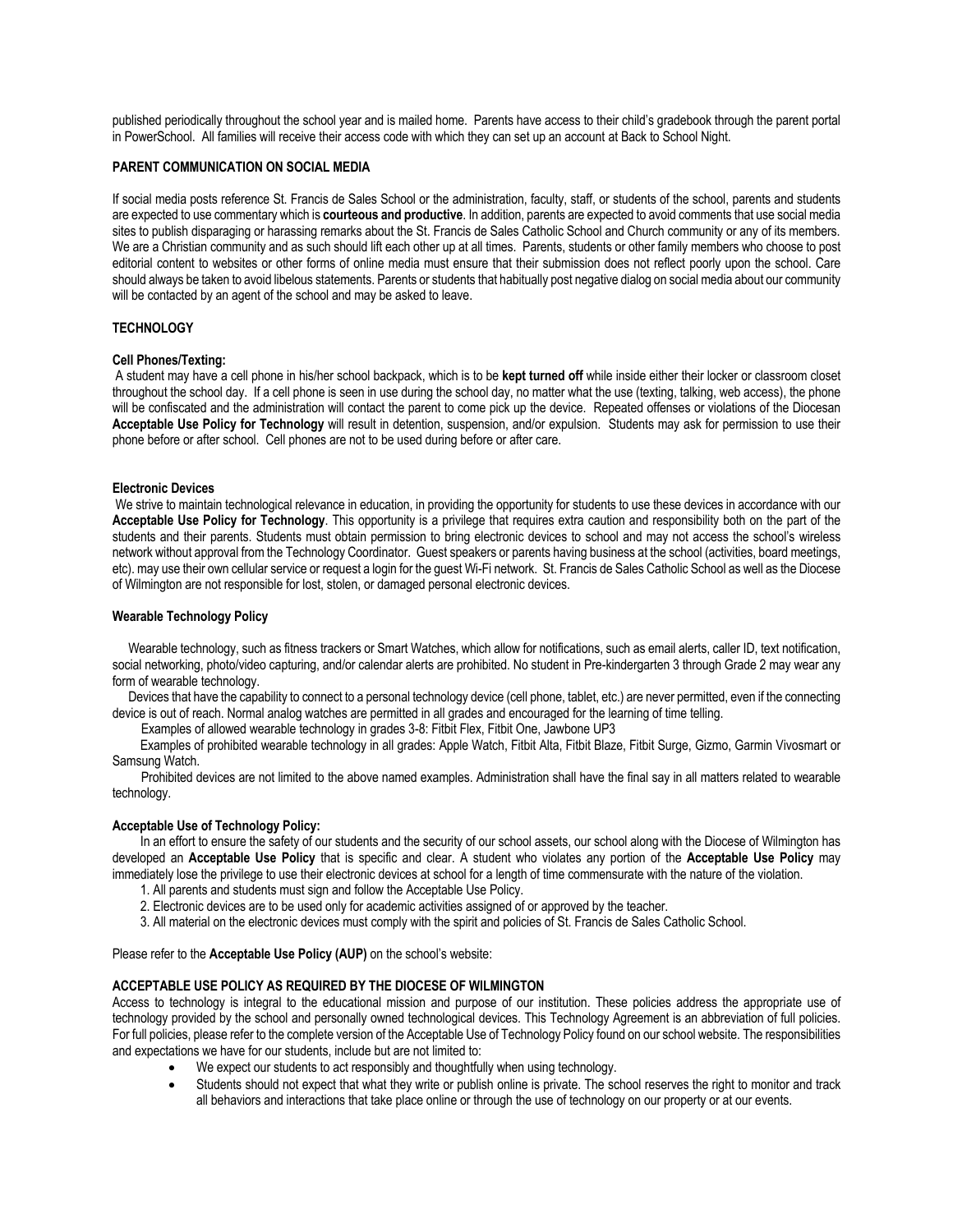- The use of all school-owned technologies including the school network and its Internet connection is limited to educational purposes.
- **Commercial and recreational use of school technology resources is prohibited.**
- **Recreational use of the school technology is prohibited.**
- **All e-mails sent from school provided accounts are representative of the school.**
- **Connection to wireless Internet by students is prohibited unless otherwise directed/instructed.**
- Students are responsible for any activity that occurs through their personal account.
- Students must respect the privacy of others.
- Do not intentionally seek information on, obtain copies of, or modify files, other data, or passwords belonging to others.
- o Do not misrepresent or assume the identity of others.
	- o **Do not re-post information that was sent to you privately without the permission of the person who sent you the information.**
	- o **Do not post private information about another person.**
	- $\circ$  Do not post photos or videos of others without prior permission.
	- $\circ$  Do not use another person's account. If you have been given an account with special privileges, do not use that account outside of the terms with which you were given access to that account.
- Do not voluntarily post private information about yourself online, including your name, your age, your school name, your address, your phone number, or other identifying information.
- Our institution prides itself on its reputation for excellence; therefore, you may not use the school's name, logo, mascot or other likeness or representation on a non-school website without express permission from school administration.
- Students may not initiate electronic communication with teachers, adult leaders in ministry, or administrators unless authorized to do so.
- Personal Technology Devices (PTDs) are for use only during an actual lock down and as instructed by emergency or parish/school personnel.
- Never use devices capable of capturing, transmitting, or storing images or recordings to record others without the expressed permission of the person(s) being recorded (including adult leaders and other young people). Such recording devices may never be accessed, turned on or operated in restrooms, sleeping areas, dressing rooms, or other areas where there is a reasonable expectation of privacy. Teachers or school personnel reserve the right to confiscate, collect, and inspect any PTD in accord with written policies.
- Social networking websites, profiles, or accounts, may not be accessed through the school's technology at any time. Students may not create social networking pages, accounts, sites, or groups that impersonate or misrepresent any individual. Prudent and appropriate use of any off-campus social media outlet should be done in a manner that is respectful to their standing as a member of the SFdS community. Actions contrary to this practice will be considered by the administration and thus might encounter school sanctions.
- Students may not access material that is offensive, profane, or obscene including pornography and hate literature.
- Inappropriate communication is prohibited in any public messages, private messages, and material posted online by students.
- Students may not utilize any technology to harass, demean, humiliate, intimidate, embarrass, or annoy any individual.
- Unless explicit permission is granted by legitimate authority, students are not allowed to bring iPods, MP3 players, CD players, DVD players, or other similar data-accessing devices, or personal video game systems onto school property or to school events.
- International websites may only be accessed from school owned technology under the direction of legitimate authority.
- All students are expected to maintain academic honesty.
- All access to the Internet is filtered and monitored.
- Unless legitimate authority grants explicit permission, students are not allowed to alter, change, modify, repair, or reconfigure settings on school-owned computers. This includes downloading, adding, or installing new programs, software, or hardware.
- If you accidentally access inappropriate information or if someone sends you inappropriate information, you should immediately tell a staff member or teacher.
- If you witness someone else either deliberately or accidentally access inappropriate information or use technology in a way that violates this policy, you must report the incident as soon as possible.
- The school retains the right to suspend service, accounts, and access to data, including student files and any other stored data.
- The school is not responsible for any damages students may suffer, including but not limited to, loss of data or interruption of service.

Parents and students are required to read the Acceptable Use Agreement and sign it each year. **It is available on the school website for parents to print and sign.**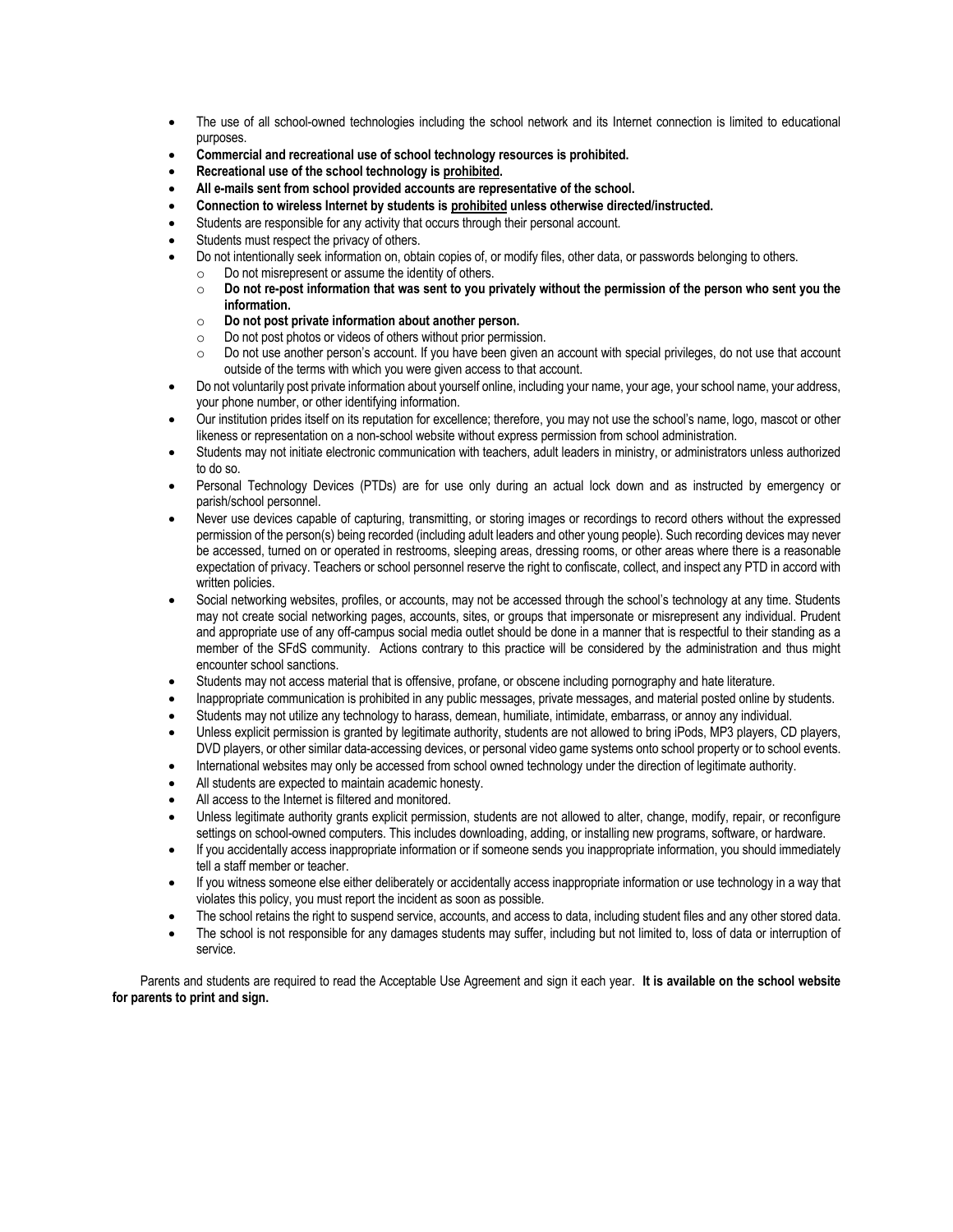#### **PHOTOS/VIDEOS OF STUDENTS**

Occasionally the school publishes information about school activities or student accomplishments including names, pictures, and/or student work. Permission of parents is required each year regarding the publication of these pictures, activities or accomplishments. This Permission Form is available on our school website and as well, is distributed in the packet at Back to School Night. Parents are requested to indicate their choice and return the form with their signature and date. **Forms not submitted will be interpreted as granted permission to the school to post/use photographic images.**

# **LOST AND FOUND**

#### **THE SCHOOL IS NOT RESPONSIBLE FOR ANY ITEMS THAT ARE LOST, MISSING OR MISAPPROPRIATED. FOUND ARTICLES WILL TYPICALLY BE DONATED TWICE A TRIMESTER. ALL CLOTHING AND LUNCH BAGS MUST BE LABELED FOR IDENTIFICATION PURPOSES. LABELED CLOTHING WILL BE RETURNED TO STUDENTS. A LOST AND FOUND BIN SITS IN THE SCHOOL OFFICE.**

#### **EMERGENCY PROCEDURES**

The safety of the students, faculty, and staff is our top priority. Our parent notification system, School Messenger, allows us to send a timely message via all contact numbers to the parents of **ALL** of our students after an emergency or incident has occurred at school. It is imperative that parents provide the school with their most up to date contact information using the parent portal in Power School.

#### **If parents are to pick up their children, they must sign them out and may need to provide proper identification. Other persons listed on the Emergency Form may also sign children out provided they have the proper identification. NO child will be released without proper identification.**

In accordance with the Maryland State and Diocese of Wilmington regulations, we participate in emergency drills every month. These will include at the very least one fire drill per month and one of each of the following-lockdown, intruder, shelter in place, bomb/evacuation and tornado/severe weather throughout the year. Students are trained to move quickly and quietly to their designated locations. Fire equipment is inspected in accordance with state law requirements. St. Francis de Sales School has developed a comprehensive crisis management plan that is a workable response primarily focused on ensuring the safety, emotional and spiritual well-being of students and staff. This plan focuses on the prevention of problems and provides a positive approach to unforeseen events. We teach students and teachers situational awareness.

The faculty and staff have received extensive Active Shooter response training with local county and city first responders. They have also been trained in basic first aid (Epi-pens/AED) by our nurses, and Stop the Bleed and Narcan training from Peninsula Medical Center. Our childcare team, early childhood teachers, assistants, and before/aftercare staff, are all CPR certified per the State of Maryland guidelines.

#### **PARENT RESPONSIBILITES**

Parents are called to develop in their children good habits of behavior as well as demonstrate respect and proper attitudes toward school. To help children, all parents should:

- 1. Maintain positive communication among students, faculty, staff and administration.
- 2. Teach and explain to children respect for rules, authority, faculty and staff, the rights of others, and for private and public property.
- 3. Monitor student academic progress via the Parent Portal as part of our Power School platform.
- 4. Insist on prompt and regular school attendance and comply with attendance rules and procedures.
- 5. Communicate with the school nurse about health requirements:
	- a. Immunization Records/Health Inventories
	- b. Current Medications
	- c. Allergy Protocol
	- d. Short and Long Term Illnesses
- 6. Attend requested parent-teacher conferences.
- 7. Keep current with activities and assignments via the Wednesday newsletter and teacher communications.
- 8. Carry out recommendations made in the best interest of the child.
- 9. Comply with the procedures of the school concerning student conduct and cooperate in carrying out disciplinary action.
- 10. Model Catholic Christian values with the child.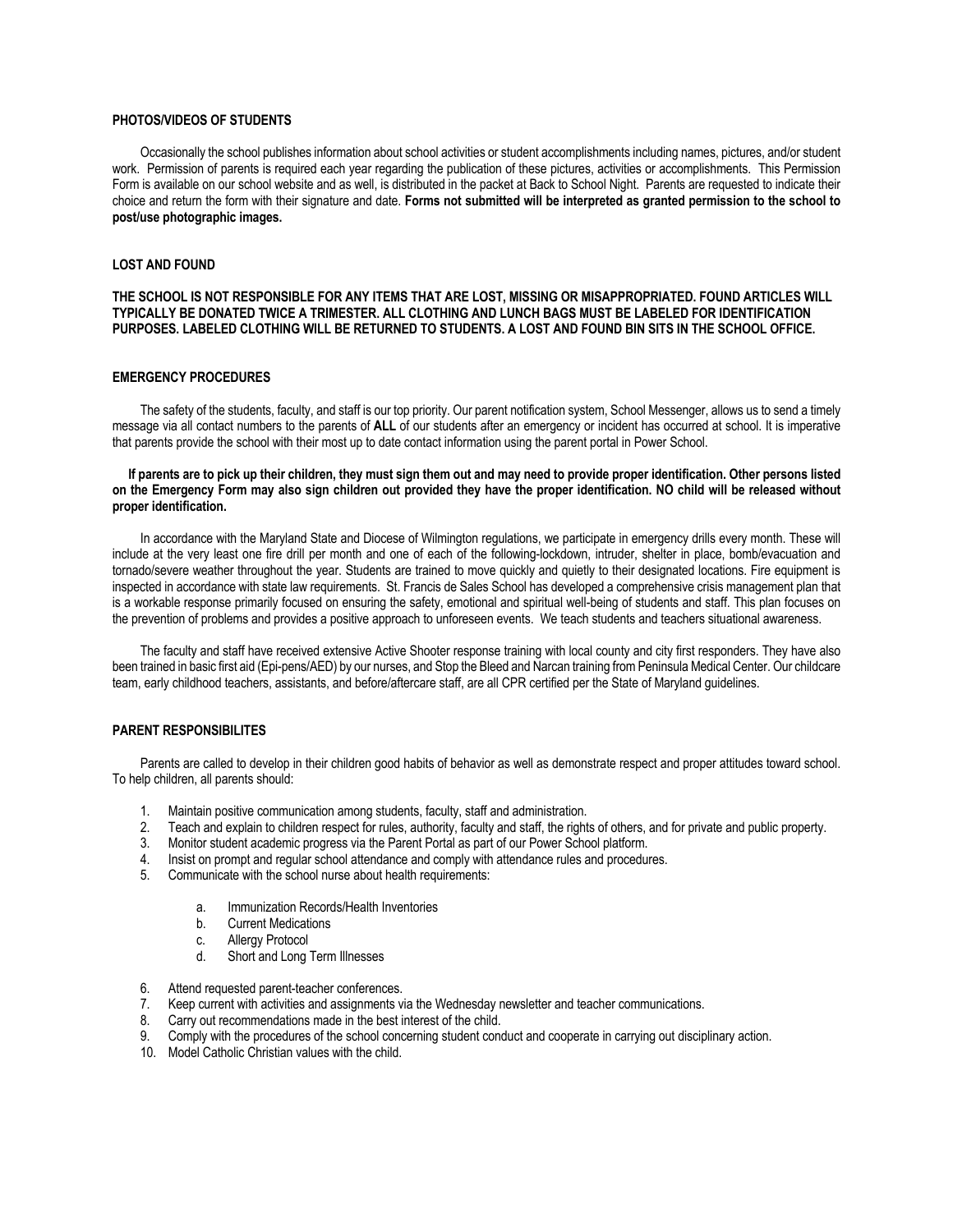# **STUDENT RESPONSIBILITIES**

Students are called to positively contribute to the educational and spiritual environment of our school. To accomplish this, all students should:

- 1. Recognize and respect the authority of the faculty, staff and administration.
- 2. Work to their fullest potential.
- 3. Conduct themselves in a Christ-like manner.
- 4. Accept responsibility for their actions.
- 5. Respect the rights and property of others.
- 6. Obey school procedures and regulations.
- 7. Arrive on time to school and classes daily.
- 8. Observe the dress code policies.
- 9. Refrain from damaging and defacing the school property and environment.
- 10. Model Catholic Christian values.

### **STUDENT BEHAVIOR / DISCIPLINE**

The immediate objective of school discipline is to maintain effective teaching and learning conditions. While positive behavior is reinforced, consequences will be administered when any individual's actions interfere with the right of teachers to teach, students to learn, and all to be safe. In addition to school wide policies, students must adhere to individual classroom procedures and accept consequences when the procedures are not followed. Any faculty, staff or administrator has the authority and responsibility to correct any inappropriate or unacceptable behavior that occurs on campus and during any school sanctioned events. If flagrant violations of school rules take place or repeated indifference to correction is demonstrated, appropriate disciplinary action must be taken.

# **CONDUCT / PROCEDURAL REFERRALS**

A Conduct-Procedural Referral Form is used to communicate violations of school policies and procedures. A referral may be issued by faculty, staff, or administration. The written referral will be accompanied by an email from the teacher or administrator. It must be signed by a parent or guardian and returned the next school day.

#### **Conduct referrals may be administered for:**

- 1. Failure to observe school/class rules
- 2. Destruction of school property
- 3. Disrespectful/discourteous/rude behavior to an adult
- 4. Unacceptable physical contact or striking of another student
- 5. Multiple or repeated incidents of insubordinate behavior
- 6. Public displays of affection
- 7. Academic dishonesty (plagiarism or cheating)
- 8. Other serious infractions

# **Procedural referrals may be administered for:**

- 1. Failure to observe school/class rules
- 2. Running in hallway/classroom
- 3. Inattentive behavior in class
- 4. Excessive talking or loud behavior
- 5. Inappropriate etiquette at school assemblies/liturgies
- *6.* Failure to abide by the *Acceptable Use Policy for Technology*
- 7. Dress code infractions
- 8. Other incidents of disruptive or inappropriate behavior

### **Conduct/Procedural Referrals may merit the assignment of one or more of the following:**

- 1. Teacher conference held with student
- 2. Student referred to the principal
- 3. Lunch, recess, or after-school detention
- 4. Student removed from class
- 5. Student sent home
- 6. Student suspended
- 7. Parent contacted
- 8. Parent conference requested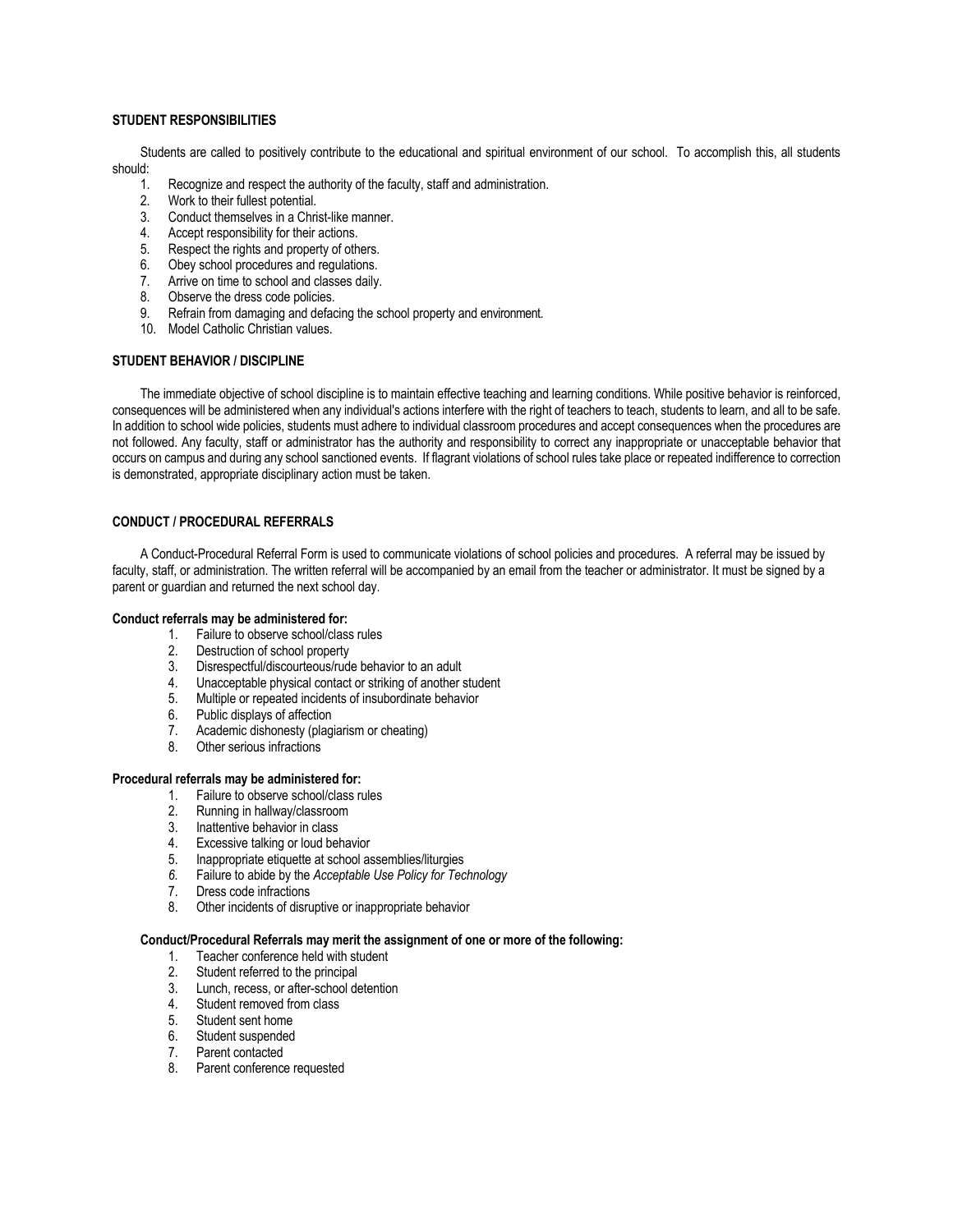#### **DETENTION**

Teachers may use detention at their own discretion. Afterschool detention will typically be held until 4:00pm. Failure to attend detention sessions as scheduled may result in the assignment of additional time or suspension. Parents will be notified in writing by way of an office referral and email at least 24 hours before a scheduled afterschool detention is to be served. The detention period will require the student to complete assigned work that might be academic or reflective in nature.

#### **SUSPENSION**

Suspension may be given to a student for serious infractions of the school rules. The student will be removed from the classroom for one or more days. During an in-school suspension, the student will be removed from class and supervised by the administrator. During an out-ofschool suspension parents provide supervision of the student. Students must complete all assignments given during the suspension period. While suspended, the student is ineligible to attend or participate in any school sponsored activity. In addition, the student is placed on probation until the next Progress Report is distributed.

#### **DISCIPLINARY PROBATION**

A student is placed on probation for any serious misconduct. The probationary time period will be determined by the Principal. This designation is assigned to a student who has failed to demonstrate improvement in conduct after warnings or who has been involved in a serious offense against school policy. Probation is both a formal notification to parents that their child may face possible expulsion if further behavioral issues continue to occur, and as well, a trial period in which the student must demonstrate significant improvement in behavior. A violation of probation may result in immediate dismissal by the Principal if circumstances warrant such action.

#### **EXPULSION**

Expulsion is a denial of the right to attend school for the remainder of the school year and thereafter. It is warranted when extreme violations of school rules take place, repeated indifference to correction is demonstrated, or the well-being of those within the school community has been jeopardized. This action and the authority to do so lie in the hands of the principal, pastor and the superintendent of Catholic Schools. Parent and student will attend a meeting conducted by the administration before the expulsion is finalized. The following list gives examples of student behavior that violate school policy and may result expulsion whether they occur at school or during school sponsored activities:

- 1. Physical or psychological abuse of others.
- 2. Insolence, disrespect, or insubordination of authority.
- 3. Extortion.
- 4. Arson.
- 5. Grave defacing or destruction of school, church, personal property.
- 6. Habitual disruption of school function.
- 7. Possession of and/or trafficking in alcohol, tobacco, vaping products and illegal drugs, as well as their related paraphernalia.
- 8. Possession of a weapon, or any other dangerous article or look-alike weapon.
- 9. Possession of and/or trafficking in pornographic materials.
- 10. Criminal activity.
- 11. Conduct unbecoming a student of a Catholic school.

#### **HARASSMENT & BULLYING BEHAVIOR**

As a member of the Body of Christ and part of the community of St. Francis de Sales Catholic School, each person has a right to be treated with respect and dignity. As such, SFdS is committed to each student's success in learning within a caring, responsive, and safe environment that is free of harassment, discrimination, violence, and bullying. Our school works to ensure that all students have the opportunity and support to develop to their fullest potential and share a meaningful bond with people in the school community. Each student in our community has a right to:

- Learn in a safe place
- Be treated with respect
- Receive the help and support of caring adults

Bullying behaviors (physical, emotional and sexual) will not be tolerated in our Christ-centered environment. Some, but not all, examples of this behavior are the following: a repeated pattern of name calling, put downs, starting or spreading rumors, lying about another person, physical threats, intimidation, insults, negative gestures, facial expressions, writing/drawing unkind notes or pictures, and social media harassment that influences the climate of our school community. Appropriate disciplinary measures will be taken for violations of this policy.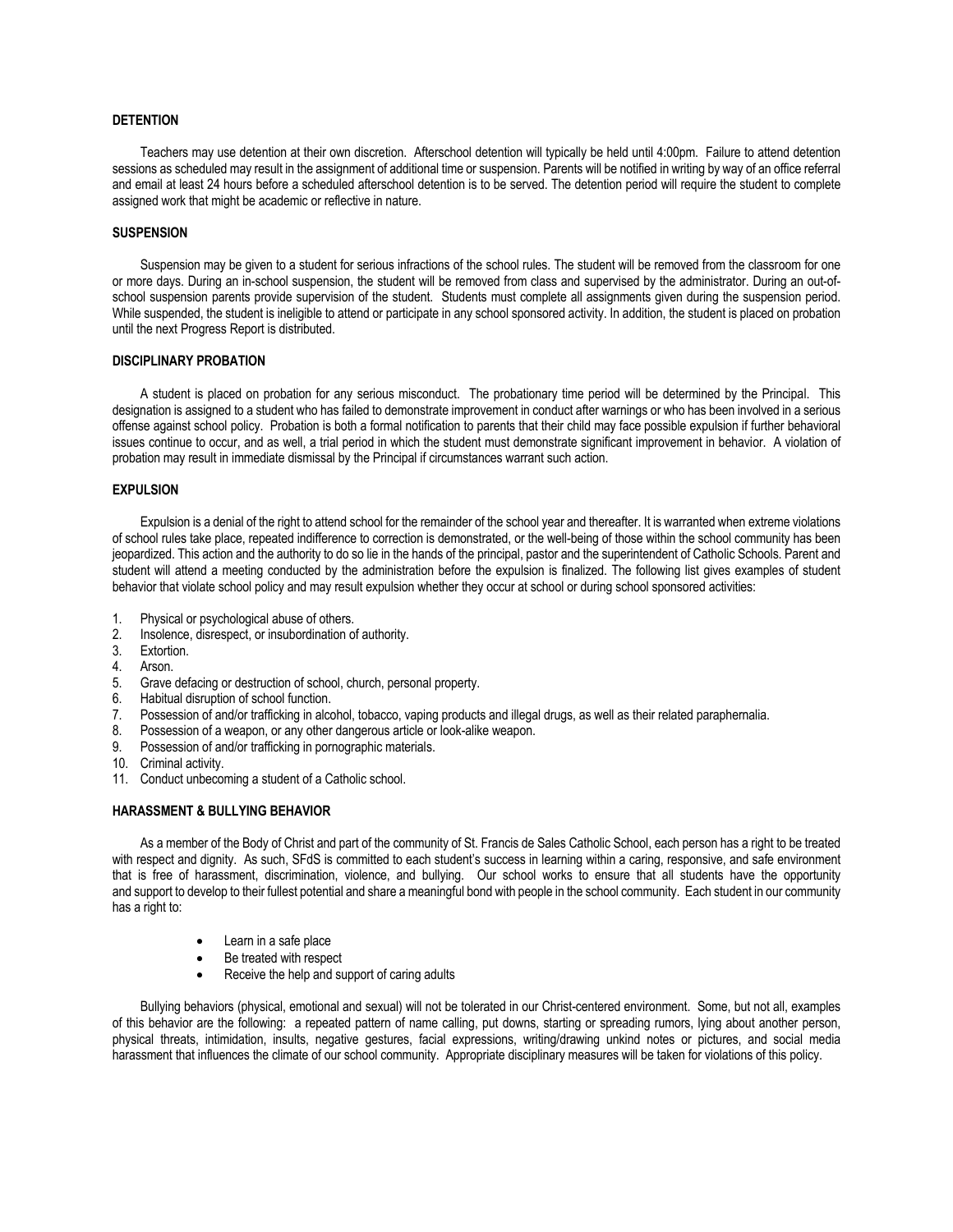#### **ACADEMICS**

Saint Francis de Sales Catholic School is committed to providing the best possible education for its students. Realizing that each child is an individual and has a tremendous potential for achievement, the curriculum meets the needs of the student according to the standards of the Maryland Department of Education and within the guidelines set forth by the Catholic Schools Office of the Diocese of Wilmington. Students receive instruction in religion, mathematics, language arts (reading/literature, English/grammar, spelling/vocabulary, penmanship, written expression), science, social studies, and Spanish. We also offer classes in art, technology, library, music and physical education.

# **PROGRESS REPORTS**

Progress reports are emailed at the end of each trimester for grades PreK3-8 and are an indication of a student's achievement in various academic areas along with their effort and conduct. Formal parent/teacher conferences are held at the interim of the first and second trimesters. Individual conferences may always be made with specific teachers throughout the year. All financial obligations must be current in order to receive progress reports.

| <b>Grades K-2 and Specials:</b> | <b>Progress Codes</b> |                          |
|---------------------------------|-----------------------|--------------------------|
|                                 | P                     | Demonstrates Proficiency |
|                                 | G                     | Very Good Progress       |
|                                 | S                     | Satisfactory             |
|                                 |                       | Improvement Needed       |
|                                 | Ν                     | Not Yet Demonstrating    |
|                                 | NА                    | Not Applicable           |
| Grades 3-8:                     | Grade                 | <b>Percent Range</b>     |
|                                 | Α                     | 93-100                   |
|                                 | B                     | 85-92                    |
|                                 | C                     | 77-84                    |
|                                 | D                     | 70-76                    |
|                                 | F                     | 69 and below             |

#### **Effort/Conduct:**

**O-**Outstanding; **G**-Very Good; **S**-Satisfactory; **I**-Improvement Needed; **U-**Unsatisfactory

#### **ACADEMIC DISTINCTION**

The following criteria have been established, in grades 6-8, for students to earn recognition for Academic Excellence and Academic Achievement for each marking term:

**Academic Excellence:** All As in major subjects. P's and G's in special subjects. Students must have S or better in Effort and Conduct.

**Academic Achievement:** A's and no more than four B's in major subjects. P's and G's in special subjects. Students must have S or better in Effort and Conduct.

**Major Subjects:** Religion, English/Grammar, Reading/Literature, Written Expression, Vocabulary/Spelling, Mathematics, Science, Spanish(8th), and Social Studies.

#### **BENCHMARK TESTING**

Students participate in Renaissance Star 360 benchmark assessments three times each year. (September, February and May) These reading and math tests are used to make informed decisions about student instructional needs. Families will receive a parent report with their student's results. Students in kindergarten participate in a STAR Literacy assessment. This test offers insight for reading and math readiness. Students also take these assessments each month for internal progress monitoring.

# **STUDENT TRANSCRIPTS**

Parents have access to review their child(ren)'s records. This request must be made in writing to the principal, and the school will respond to the request within twenty-four hours. In the absence of a court order stating otherwise, a non-custodial parent has access to the academic records and to other school related information regarding the child(ren). If there is a court order specifying that there is to be no information given, it is the responsibility of the custodial parent to provide the school with a copy of the court order. A transfer of student records to another school must be submitted to the school office by the receiving school. Records will be sent only with this official request. All financial obligations to the school must be settled prior to the transfer of such records.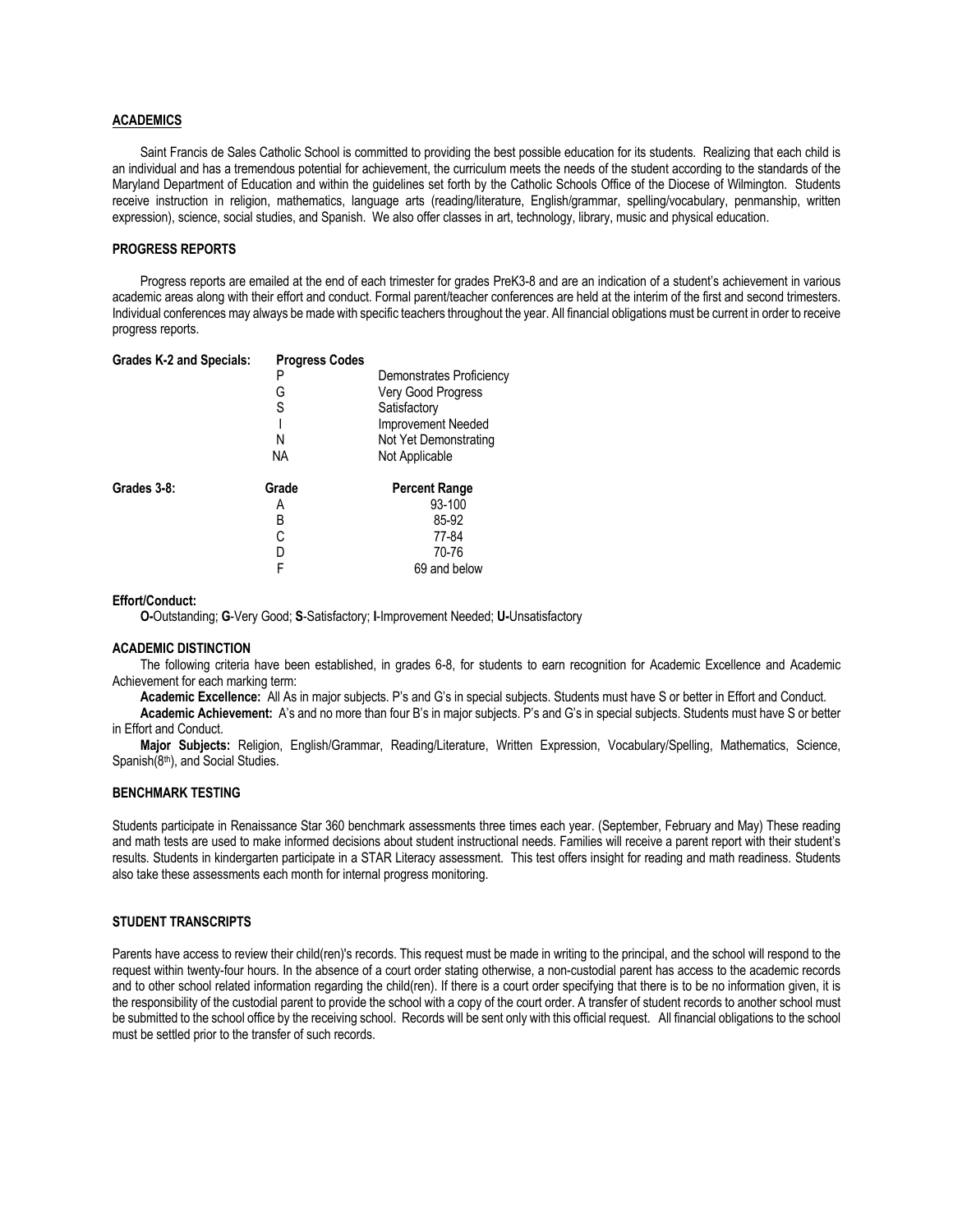## **RETENTION**

A student is promoted if he/she has successfully achieved the standards for the grade level. As the school year progresses, it may become evident that a student needs to be retained at the current grade level. In such a case, conversations between teachers and parents should be expected to begin during Trimester 2. This decision is not done lightly. Parents are provided specific information about the progress of the child. Students may be retained in a grade by the school administration in consultation with the teacher and parents if either or both of the following conditions exist:

- The student has not adequately completed the grade work or has a failing average in two major academic subjects.
- The student's maturation is developmentally, socially or emotionally delayed for the next grade level.

If approved by the principal, summer school or tutoring may be accepted in order to remediate these failures. The major subjects are: religion, language arts, mathematics, science, and social studies.

In all cases, grade level retentions are a school decision and must have the approval of the principal.

#### **HOMEWORK GUIDELINES**

The school's policy is to assign homework to provide reinforcement of skills or content previously presented in class. Homework should be completed neatly and legibly. If this expectation is not adequately fulfilled, students may be required to redo assignments. Parents should not do their child's homework. Advice and direction are sometimes needed, but the child develops self-confidence and a sense of responsibility when working independently. If a written assignment has not been requested for the night, it is advisable for the student to review her/his work in preparation for the next day's classes. Homework is a review or added practice of a skill already taught in class.

The following arrangement itemizes the average expected written homework load for each night - Kindergarten: up to 15 minutes; First Grade: up to 20 minutes; Second Grade: up to 30 minutes; Third Grade: 35 minutes; Fourth Grade: 40 minutes; Fifth Grade: 50 minutes; Sixth through Eighth Grade: 60-80 minutes. The aforementioned average may not include reading or long term project assignments. In addition, these totals are merely an average and may exceed the specified minute total on any given night. In addition to daily written homework assignment, long range projects are also assigned.

All work missed through absences, etc., must be made up at the teacher's discretion. Students will have the number of days absent with which to complete missed work. Tests will typically be announced at least three to five days in advance. Student planners are given to students in grades K-8 and are utilized in each grade based on the specific teacher guidelines. Students are encouraged to use this organizational tool.

# **STUDENT COUNCIL**

The Student Council provides the leadership in promoting the goals of Saint Francis de Sales School. It is responsible for organizing spiritual, educational, and social activities. Student Council is a main channel of communication between students and administration. It is open to students in grades 5-8 who qualify for membership. The Student Council is advisory in nature and all procedures and activities must meet with the approval of the faculty advisor and principal.

### **NATIONAL JUNIOR HONOR SOCIETY**

Student membership in the National Junior Honor Society is based on outstanding Scholarship, Citizenship, Character, Service and Leadership. Students are eligible for membership after the second trimester of 6<sup>th</sup>, 7<sup>th</sup> or 8<sup>th</sup> grade. Students are invited to join the NJHS if they have a cumulative Grade Point Average of 93 or above, Ps or Gs in special subjects, and Os or Gs in Effort and Conduct in all subjects. In addition, students being counseled for academic dishonesty, repeated behavior problems or inappropriate use of technology (as deemed by the *Acceptable Use Policy* of the Diocese of Wilmington) will not be eligible for membership or may lose their membership for violation of these various codes of conduct. Students who are invited to participate complete an application for membership. This application allows the student to demonstrate their strengths in the five characteristics for NJHS. These are scholarship, character, citizenship, leadership and service. The selection of each member to the chapter shall be by a majority vote of the five-member Faculty Council. A student is expected to maintain his/her cumulative GPA, grades in conduct and effort and service activities throughout his/her membership. Those students who do not continue to meet the qualifications listed above are subject to a probationary period of one trimester in which to correct the deficiency. If the deficiency is not corrected, the member is subject to dismissal.

# **Programs**

# **CAFETERIA**

Students may buy lunch on Monday, Wednesday and/or Friday. Lunches are paid through the use of an on-line POS food service system or cash/check payment may be sent in to the school office. Payment must be made in advance no credit can be extended. Children may also bring lunch from home. Students should not pack sodas or candy for lunch. We need parent volunteers to help serve lunches each day.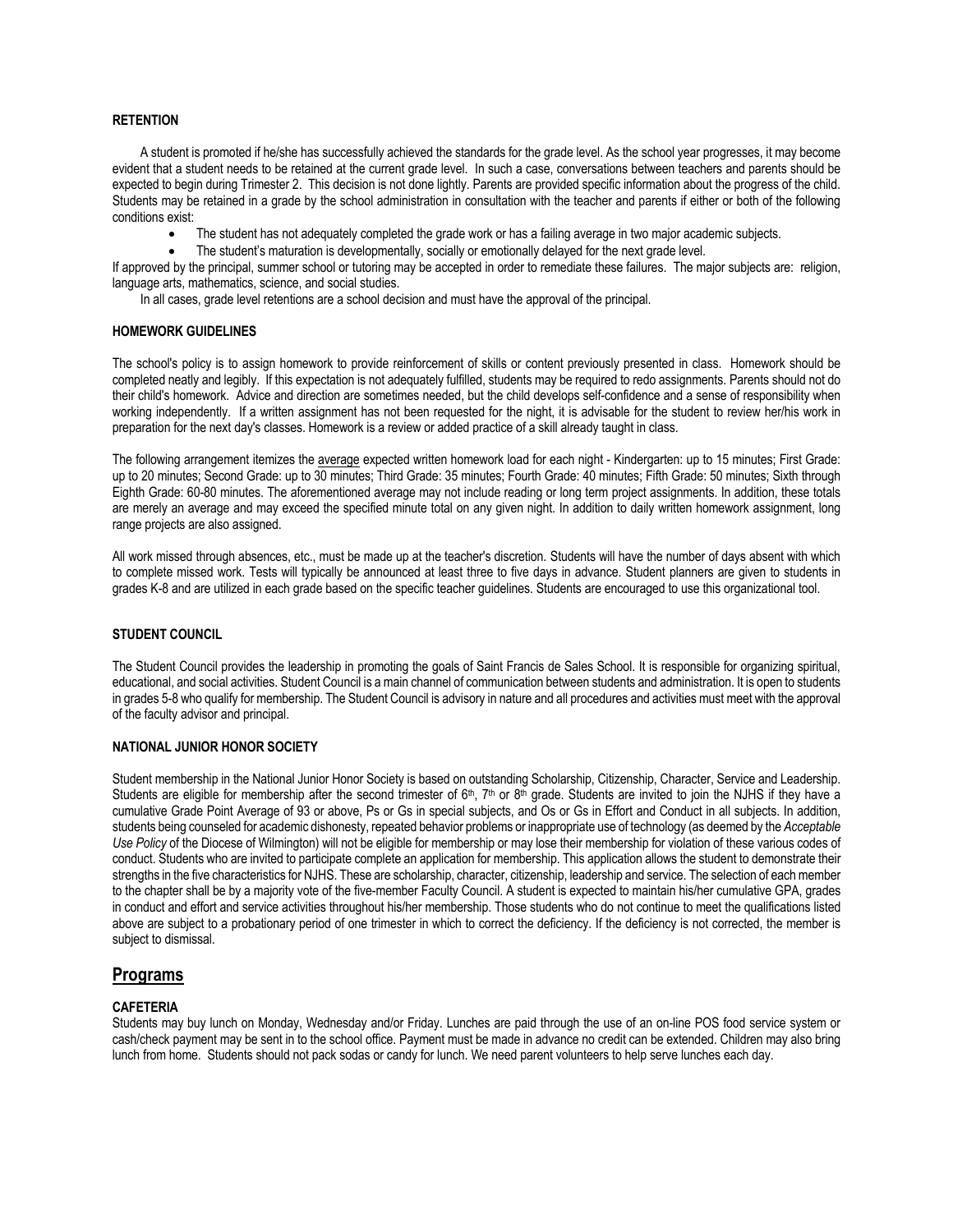## **Cafeteria Procedures**

1. Students do not leave the classroom before the bell rings. The Grace before Meals prayer is to be said prior to leaving the classroom. Therefore, students may be immediately seated as they enter the lunchroom. All classes are to walk **quietly** to their assigned table. Students who are buying lunch may go directly to the line before going to their place. Grace after Meals is to be led by the teacher on duty before dismissal.

2. Only lunches should be on the tables. (no toys or books etc.)

3. All students should leave their place clean for the next class. Trash is to be put in the waste receptacles and the floor should be cleaned of all debris.

4. Other than use of the restroom facilities, students are not permitted to walk around the cafeteria. Everyone is to stay in her/his seat. Students are to ask permission from the supervising teacher to leave their lunch table.

5. Students should not be excessively noisy.

6. Students will be assigned to help wash tables after lunch.

# **Recess Procedures**

Students are permitted to play in the schoolyard during their recess period. For insurance purposes, there is always a teacher or assistant on duty. ABSOLUTELY, NO ROUGH GAMES ARE PERMITTED AT ANYTIME. The teachers/assistants on duty will be present before the first bell and to the end bell. Children who have a minor accident on the playground will be escorted by another student to the Nurses Office. In the case of a serious accident or emergency, teachers will escort the student to the Nurses Office.

The following guidelines are expected:

- 1. No rough play, such as kicking or hitting another student.
- 2. No standing on picnic tables or climbing trees.
- 3. No running or playing on the stairs or the ramp in front of the parish center.
- 4. No running or playing in the prayer garden or in the flower beds.
- 5. Students will exhibit sportsmanship in all play.

#### **BEFORE AND AFTER SCHOOL PROGRAMS**

St. Francis' Before/After-School Programs are open for all students. They are held every day that school is in session. The aftercare program is **not** held the day before Thanksgiving, Christmas, Easter holidays, the final day of Catholic Schools Week and the first and last day of school. The program begins on the first full day of classes in September and is held from dismissal time until 5:30 PM. Registration is required and is offered on a first come, first serve basis. While after-school care is provided during noon dismissal days, please note that these early dismissal days may incur an additional fee. Weekly payment is expected. Payment that is delinquent more than two weeks will likely result in removal from the program.

#### **EXTRA-CURRICULAR ACTIVITIES**

St. Francis de Sales School offers several activities in which the students may participate if they meet the academic and physical requirements. Activities are field hockey, basketball, soccer, golf, lacrosse, school newspaper staff, band and choir participation. These activities are extracurricular and should not interfere with academic progress.

For a well-rounded education, we offer a balance between academic studies and extra-curricular activities so that one has the opportunity to develop intellectually, morally, emotionally, physically and culturally. Parental permission is required for students who participate in these programs. Activities may require a fee.

A student who participates in any school or sport activity must maintain grades of C or above and at least Satisfactory in Conduct and Effort during participation. Students who do not maintain a C or above average may not participate in the activity until issued progress reports (report cards) or show adequate improvement as described by the administration. Students who participate in sports activities must maintain a yearly physical examination by a physician. **Students who are absent from school may not participate in or be present at any activity after school or be present on school property. Students who miss excessive amounts of practice without permission may not be able to participate in games. The principal holds the final decision on any issue relating to this policy.** 

# **COMMINITY GATHERINGS**

Parents are invited and encouraged to attend any community meeting, school assembly, function, Mass/Prayer Service, etc., even if their child is not actively participating. Your presence gives support and, at the same time, helps you keep in touch with the school. Proper audience behavior is expected.

# **FIELD TRIPS**

Periodically, students are taken on field trips as a part of their educational program. These trips are considered a privilege, and a student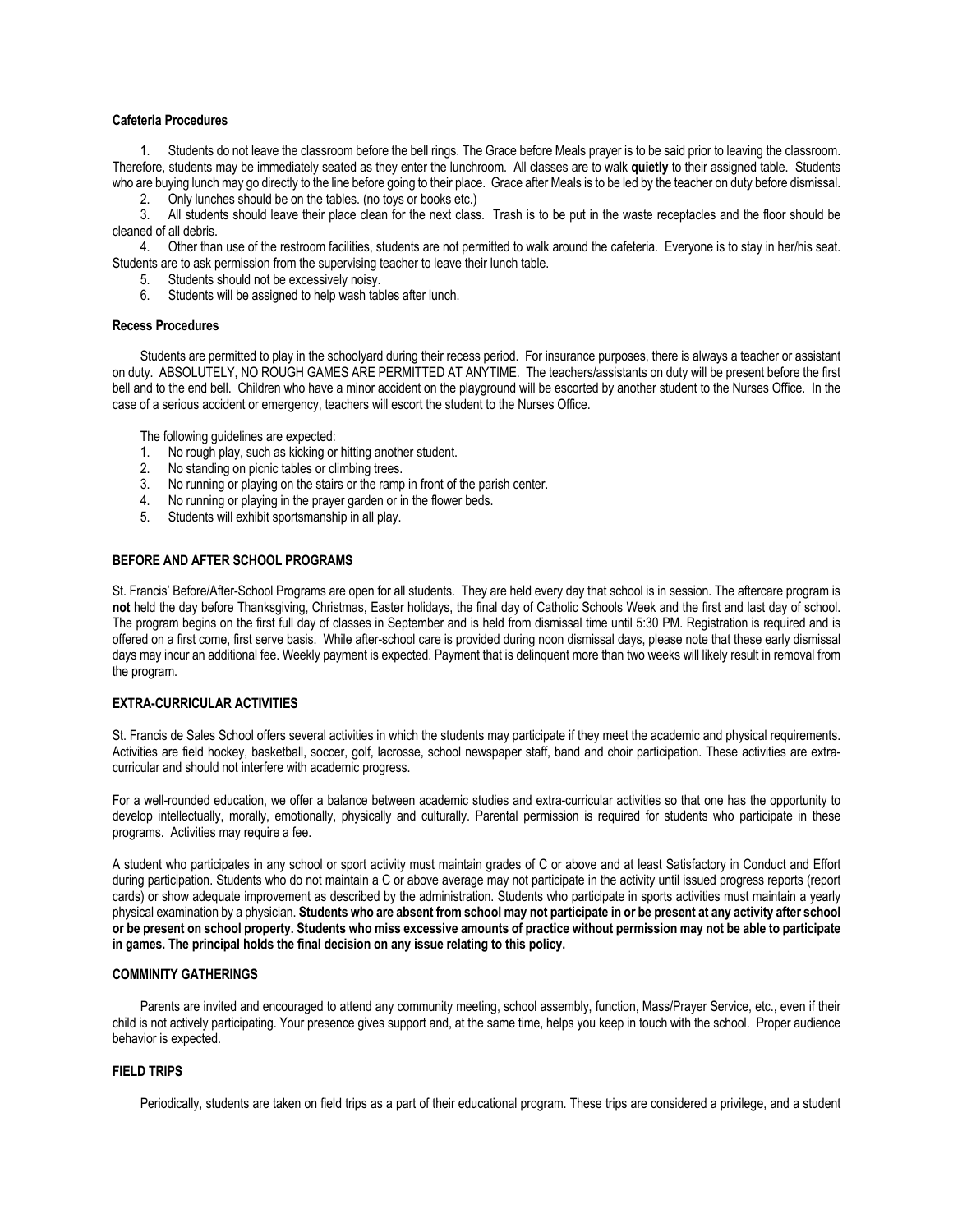may be denied participation if she/he fails to meet academic or behavioral requirements. When such trips are being planned, permission forms will be sent home to be signed and returned to school. Forms, other than the school form, will not be accepted. **Any student who fails to submit the St. Francis de Sales Permission Form signed by a parent will not be allowed to participate. Telephone calls or a fax are not typically accepted in lieu of the proper form being completed.** No refunds for the cost of the trip are given. A parent has the right to refuse to allow the child to participate in the field trip. If a student will not be participating, they will stay home from school. Siblings may not accompany students and/or parent chaperones on field trips. Any student who does not participate in the field trip will be marked absent. All chaperones must be cleared through a background check by the Diocese in order to accompany the students. (All trips are supervised by the classroom teacher and volunteer parents.) Students must remain for the entire class trip and will be dismissed from school. The school is not liable for any accidents or injury occurring during a class trip. When participating in a field trip, all school rules and sanctions apply. The Diocese of Wilmington does not permit over-night trips.

# **Tuition and Volunteering**

# **FINANCIAL COMMITMENTS**

Tuition covers approximately 75% of the total cost of educating a student at St. Francis de Sales School. Fundraising and contributions from the parish support the rest of the funds needed. Tuition paid is non-refundable and payments are expected to be current. Monthly payments should be signed up for direct withdrawal using the FACTS program.

**Please note that excessive delinquency of a family's financial obligations to the school may result in disenrollment from the school**. Failure to complete financial obligations by the end of the school year will prohibit re-enrollment for the following year. It will also prevent parents from receiving student records. Other fees include the annual registration/re-enrollment payment. Additional fees include H.S.A. dues, Before/After School Care Programs, uniforms, team or co-curricular activity, class activities and trips.

A parent who is having unexpected financial difficulties should inform the business manager, Susan Flanagan, immediately. All tuition transactions are handled through the Business Office (410-742-6443).

#### **VOLUNTEER COMMITMENT**

Since tuition and parish subsidy do not cover the cost of educating each child at St. Francis de Sales School, additional fees are derived from each family's participation in support of various fundraisers. Parents are also required to give no less than 30 hours of volunteer service during the school year. Volunteer hours are required to be completed by June 30<sup>th</sup>. The failure to complete the hours of volunteer service by the end of the fiscal year will result in a fee of \$15/hour for uncompleted service hours up to \$450. The recording of hours worked is to be entered by families into the Volunteer Service Program log book in the school office.

# **SCRIP Program**

St. Francis de Sales Catholic School families earn both volunteer hours and tuition money as a reward for purchase of SCRIP gift cards. This applies to both cards and online app purchases. The school gives families half of vendor rebates for this program.

1.The school incurs a \$30 administrative fee to cover mailing, copying and labor expenses. Once a family's SCRIP purchases have covered this fee, they begin to begin to earn rewards.

2.For each \$2,000 in total purchases, families earn 5 volunteer hours for the current school year.

3.Families earn one half of the rebate amount for tuition credit for the next school year. For example, after purchases cover the administrative fee, a gift card for Food Lion for \$100.00 yields \$2.50 toward tuition.

4.The profits from SCRIP are directly deposited in the Home and School Association account. These funds are used for programs and resources that directly impact students. These include sports, technology and playground equipment. Support for this endeavor costs nothing extra for families while greatly benefitting our school.

#### **CRIMINAL BACKGROUND CHECK**

In accordance with the Diocese of Wilmington's "For the Sake of God's Children" mandate, **ALL** employees and volunteers (including but not limited to coaches, service providers, chaperones, classroom and lunch helpers) must complete a Criminal Background Check and receive clearance. Individuals will pay \$30 for a code from the office to be used by the vendor. The application is done online and once cleared lasts for 5 years.

#### **LIBRARY BOOKS**